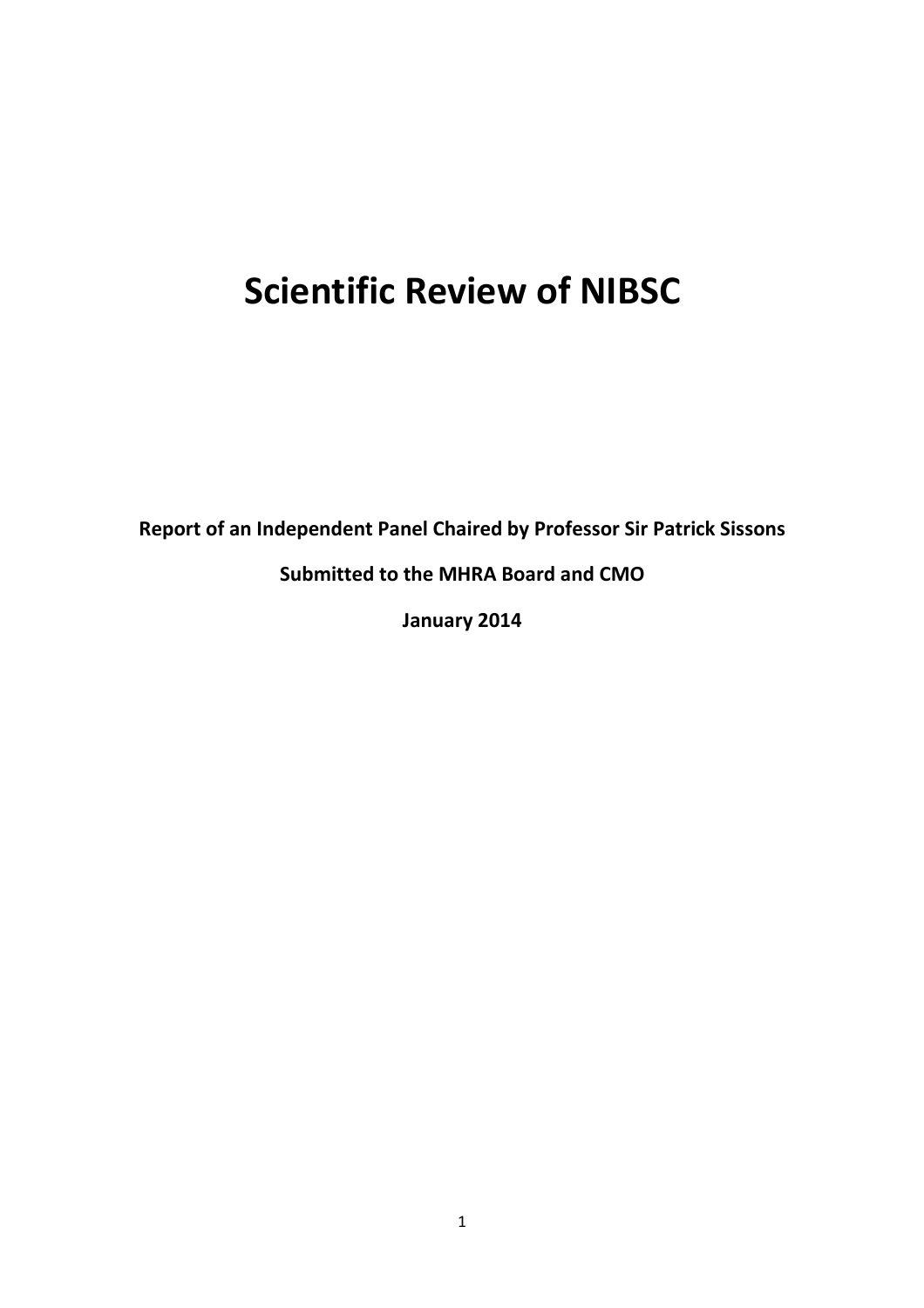#### **Executive Summary**

- 1. This is the report of a scientific review of the National Institute of Biological Standards and Control (NIBSC) conducted by an independent panel convened in November 2013. The Panel was asked by the Chief Medical Officer (CMO) to consider, and make recommendations about, the current position and future direction of the scientific work of the Institute, and its geographic location, and report by the end of January 2014. Whilst the time allowed for the review did not permit an in depth assessment of the complete range of science at NIBSC, with the detailed documentation available and the information presented during a visit to the Institute, the Panel was nonetheless in a position to draw definitive conclusions.
- 2. Overall, the Panel concluded that NIBSC was achieving its mission in a commendable fashion. The Institute continues to fulfil its statutory functions, playing a vital role both nationally and internationally in biological standardisation and control and in support of key national interests including: the UK life sciences sector; major public health programmes; and the response to public health emergencies or medicines safety incidents. It continues to operate consistently at a very high level and its national and international standing and credibility has not diminished, but if anything has increased, in recent years. It remains a very highly regarded and trusted centre of scientific expertise in the regulatory field and performs its functions with a high degree of scientific rigor, with a highly skilled, motivated, productive and well organised workforce. The Institute's large programme of collaborative research continues to be productive and underpins its statutory functions and supports the development of its capabilities. All this is despite a context of significant and multiple organisational changes in recent years.
- 3. The Institute has been adept at keeping pace with scientific developments, scanning the horizon to identify the future challenges and developing its capabilities to respond to new challenges. However, with the proliferation and diversity of new biological medicines and the challenges of establishing their quality, efficacy and safety, the importance and value of the work at NIBSC cannot be underestimated and the scientific challenges it is likely to face may be greater than ever before. The Institute must continue to adapt to meet these emergent challenges. With this in mind, the Panel has made a number of recommendations for consideration by NIBSC, the MHRA Board and the DH to guide and support their decision making about the future development, position and location of the Institute. The Panel recognises that there may be resource implications to many of the recommendations and those will need to be taken into account when the recommendations are considered. These recommendations are set out below under headings which reflect the Review Panel's terms of reference: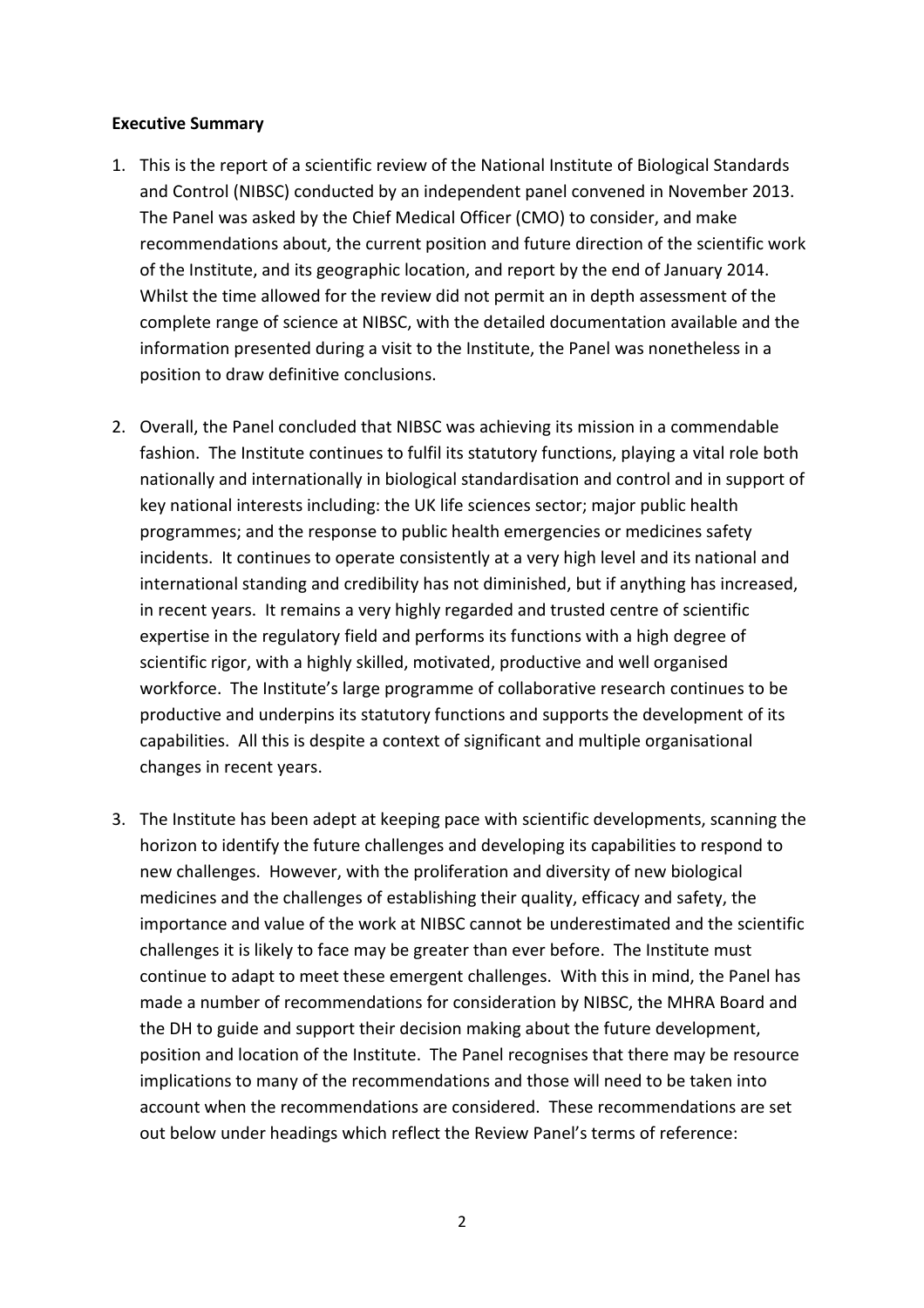# *On future direction*

- Given the speed of scientific development and the need to find solutions to the increasingly complex problems in biological standardisation and control, continual evaluation of the Institute's science strategy and capabilities is vital and should be encouraged;
- NIBSC should, as a matter of urgency, re-establish a Scientific Advisory Committee to review the Institute's science strategy and oversee a rolling programme of reviews of NIBSC divisions;
- The membership of the Scientific Advisory Committee should be such that it can provide independent expert advice to the Director on, and scrutiny and oversight across, the increasingly broad range of scientific work at NIBSC and its science strategy, and thus provide assurance to the MHRA Board and to DH about the Institute's activities;
- The Scientific Advisory Committee should review the resource implications of the NIBSC science strategy and advise the Director on possible prioritisation;
- The Scientific Advisory Committee should, with the Director, reinstate the rolling programme of regular reviews of NIBSC divisions, as soon as practicable;
- The Scientific Advisory Committee should oversee a strategic assessment of the Institute's research collaborations to: identify gaps or areas of redundancy; assess the balance between basic and applied research; and monitor the divisional distribution, impact and value of externally generated research funding so that the implications of funding trends can be assessed;
- The Scientific Advisory Committee should examine the process for prioritising and assigning responsibility for development or replacement of international standards and advise the Director on future standards work within the NIBSC science strategy;

# *On academic isolation and attracting and retaining staff*

- NIBSC should continue its efforts to establish collaborative research programmes with academic units, its post-graduate research programme, plans for a Masters programme on regulatory science and a post-doctoral fellowship programme and seek other potential avenues for closer working with academic institutions, including further joint appointments for NIBSC scientists with Universities;
- NIBSC should continue to use these schemes to help to ensure a flow of new high calibre and well trained scientists to the organisation, and to identify amongst them some who might later fill senior roles when they arise;
- the MHRA Board should, with the Director, ensure there is succession planning for possible future vacancies arising in the NIBSC senior leadership team (including the Directorship);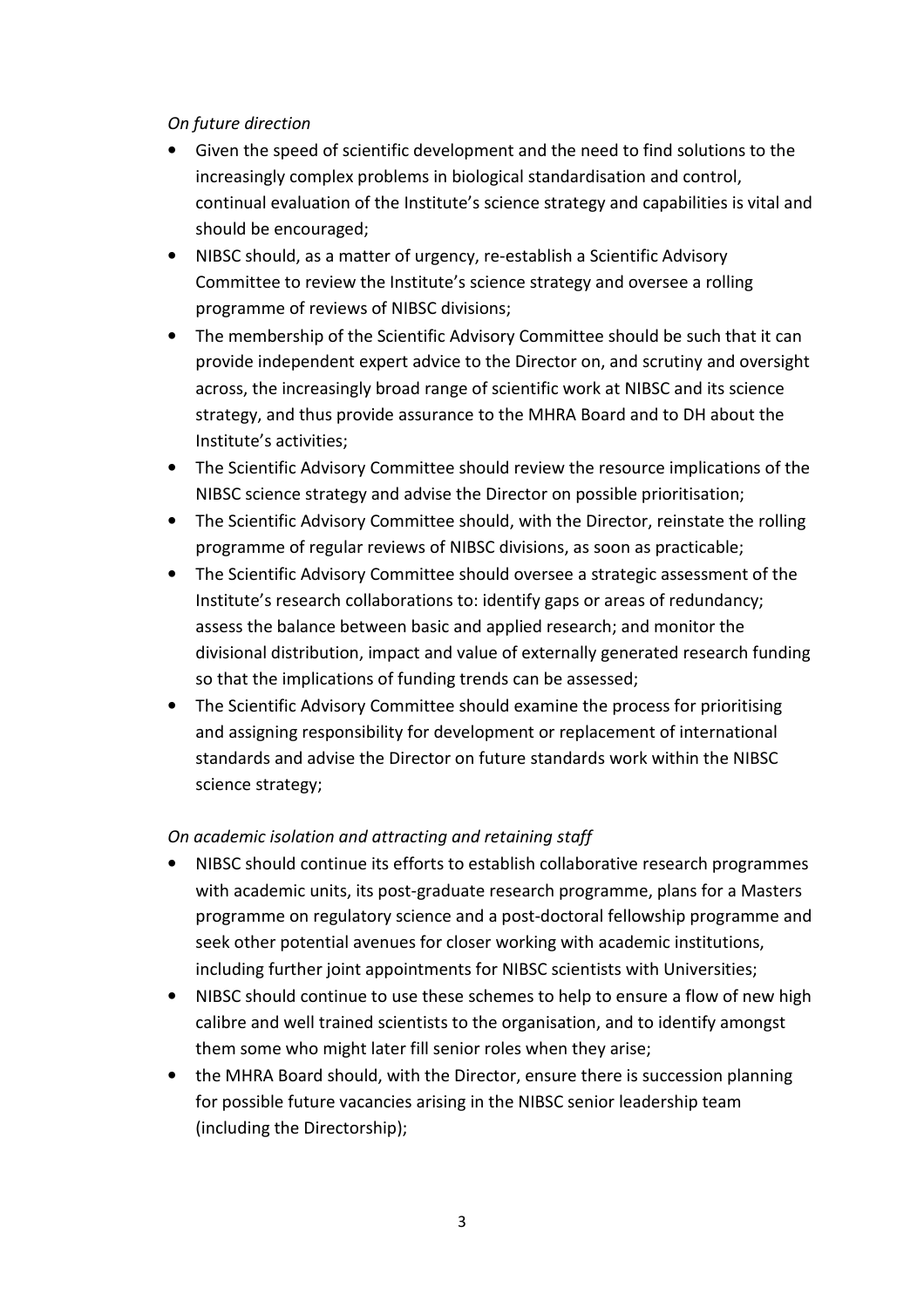*On adapting to future business and scientific challenges* 

- The Review Panel firmly believes that the continued pursuit of relevant high quality research within NIBSC is crucial to ensuring it is best placed to fulfil its regulatory role, respond to future challenges, and attract staff of the scientific calibre needed for this. NIBSC should thus at the very least maintain its research activities, and there is a case for expanding these;
- The future funding of NIBSC needs to be considered very carefully by the MHRA Board and DH: development of income generating standardisation and control activities should be encouraged and further reductions in central government funding should be avoided. Consideration should to be given as to how the Institute might be financially supported in the event it was called to respond to a sustained crisis (e.g. an influenza pandemic) giving rise to resource pressures. An element of long-term funding for research should be ensured, as well as ensuring the Institute remains well placed to obtain external research funding in competition;
- NIBSC should consider how it can better highlight and communicate the true impact of its work to its sponsor bodies, key stakeholders and the wider scientific community. The NIBSC website should be reviewed with a view to highlighting the work at the Institute and increasing its profile with the scientific, clinical and pharmaceutical/biotechnology communities; an inspection of websites of other regulatory laboratories could be informative;
- NIBSC should consider how it could increase awareness of its capabilities amongst the wider scientific/clinical communities and pharmaceutical/biotechnology industry, including establishing itself as a "scientific lighthouse" – an internationally leading centre of expertise in a particular cutting edge area of science;
- NIBSC should continue to acquire and maintain an increasingly broad range and depth of relevant scientific knowledge and skills as well as new capabilities, including investment in platform technologies and staff skilled in their application to enable the development of new innovative analytical methods that can be applied across a range of areas;
- NIBSC should continue working cooperatively with other regulatory laboratories around the world. These relationships may become particularly important to help to establish principles and evidence requirements for the assessment of the quality, efficacy and safety of, for example, biosimilars and advanced therapies where there is little clarity presently. In this regard, collaborative working with the pharmaceutical and biotechnology industries should also be considered. Whilst collaboration with industry would need to be managed carefully to avoid conflicts of interest, the potential for conflicts of interest could be considered on a case by case basis using the procedures developed within the MHRA;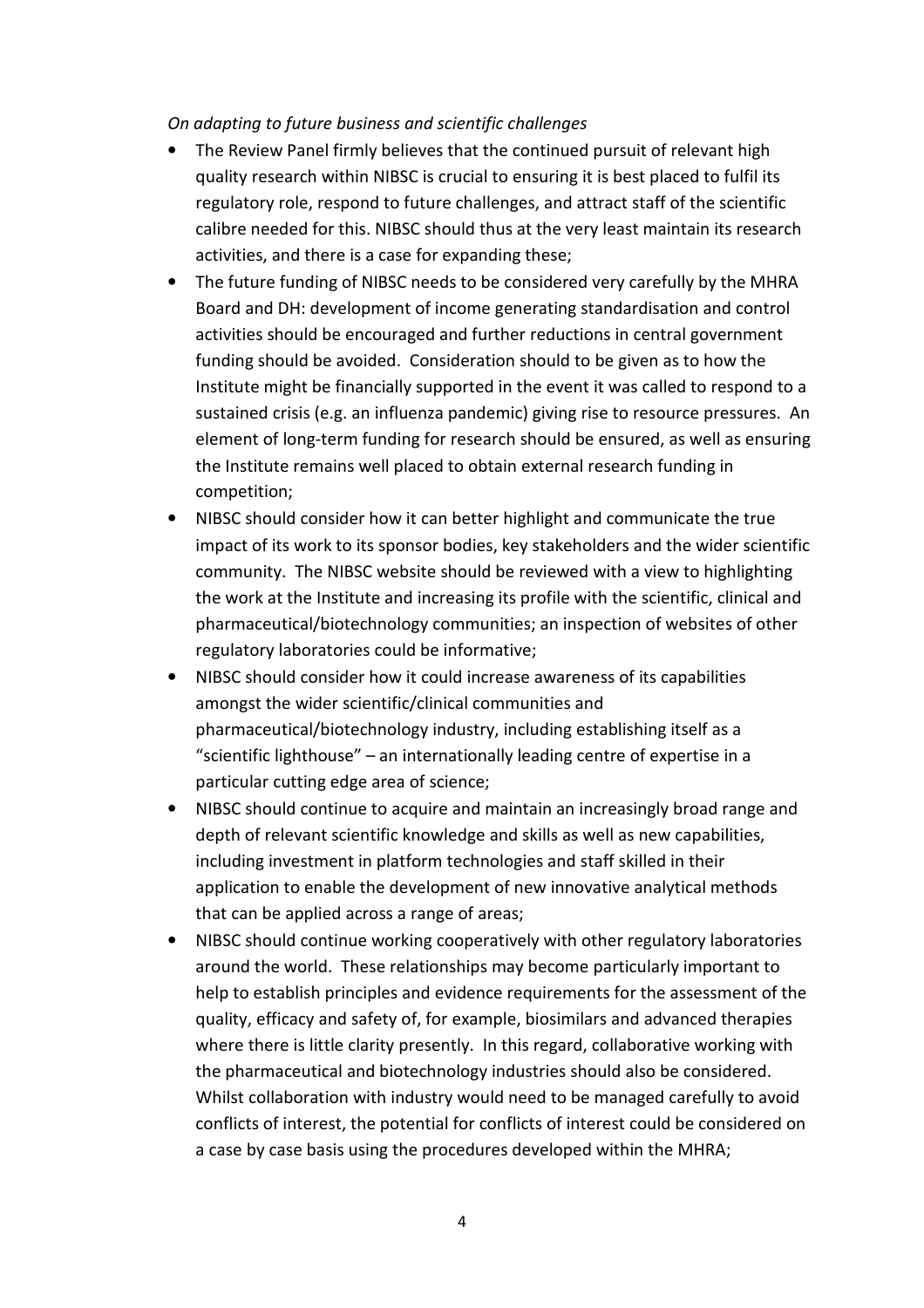- NIBSC should consider working more closely with the clinical community involved in clinical trials of new therapeutics to support the identification and development of new potential biomarkers and the analytical methodologies to measure them;
- The MHRA Board and NIBSC should consider very carefully what can be realistically expected of the Institute in regulating individual new Biological and Cellular Therapies, given the expanding number and increasingly complex nature of biological medicines and emerging cell therapies, the resources it has available and its statutory obligations. These expectations should be clarified and clearly communicated;

# *On location*

• The Review Panel could see no compelling case for relocating the Institute, and believes the work of NIBSC will be best served by its remaining at South Mimms for the foreseeable future (circa. next 10-15 years).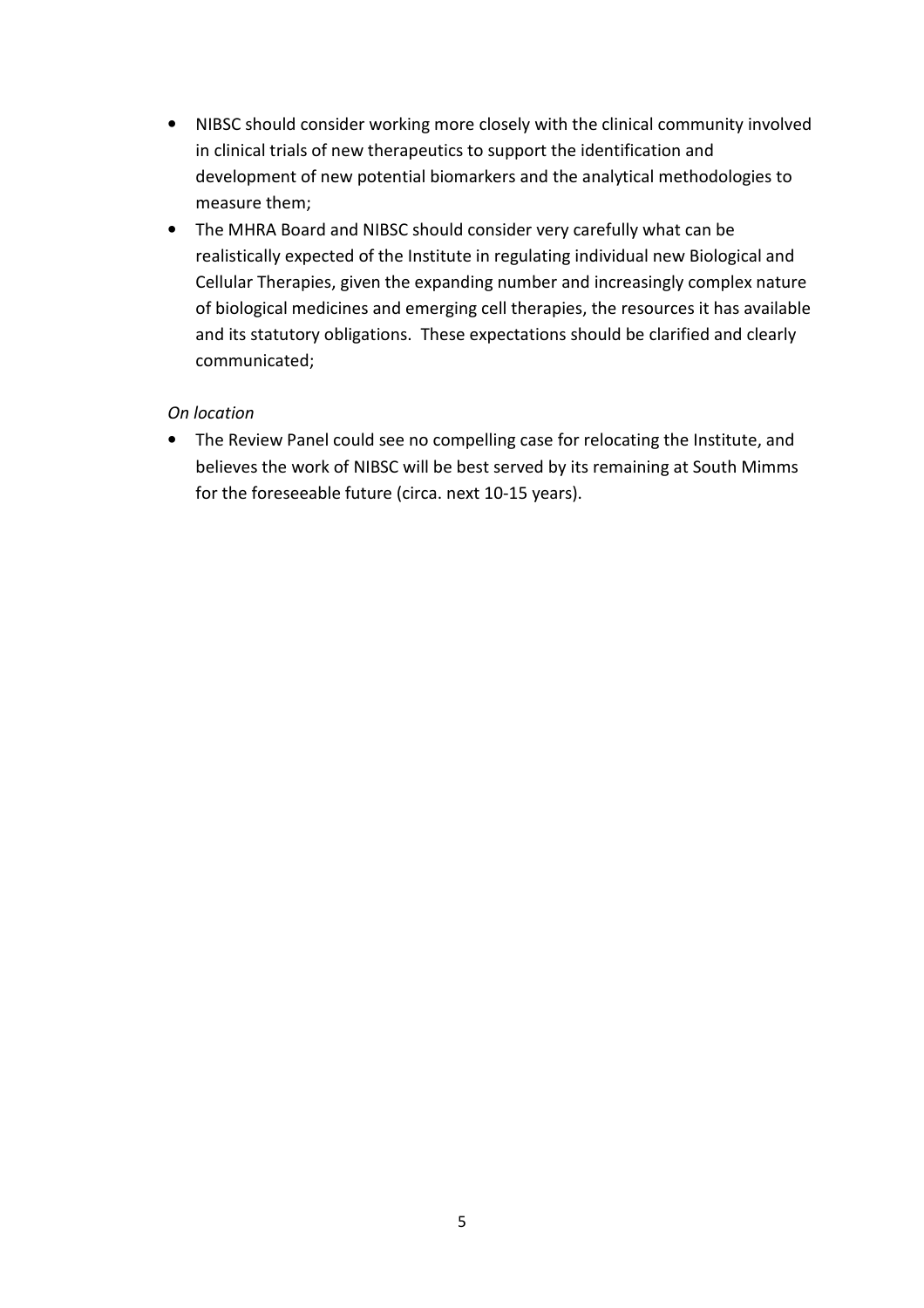## **Introduction**

- 4. NIBSC is a centre of the UK Medicines and Healthcare products Regulatory Agency (MHRA), which is an executive agency of the Department of Health (DH). It has been in existence since 1972 and since then has built an international reputation as a centre of excellence in the standardisation and control of biological medicines. NIBSC is responsible for developing and producing over 90% of the International Standards in use to assure the quality of biological medicines such as vaccines, monoclonal antibodies, hormones, and blood products. It is also the UK's Official Medicines Control Laboratory (OMCL), responsible for the testing of biological medicines before they are released for use within the European Union. Additionally, it is the leading World Health Organization (WHO) International Laboratory for Standards, is a WHO Essential Regulatory Laboratory for the development, regulation and standardisation of influenza vaccines and is the home of the UK Stem Cell Bank.
- 5. NIBSC has statutory functions that are set out in section 57 of the Health and Social Care Act 2012. This states that the Institute acts on behalf of the Secretary of State for Health "*to:*
	- *a) devise standards for the purity and potency of biological substances;*
	- *b) prepare, approve, hold and distribute standard preparations of biological substances;*
	- *c) design appropriate procedures for testing biological substances;*
	- *d) provide or arrange for the provision of laboratory facilities for testing biological substances;*
	- *e) carry out tests on biological substances;*
	- *f) examine records kept in connection with the manufacture and quality control of biological substances;*
	- *g) report on the results of tests or examinations conducted in pursuance of paragraph (e) or (f); and*
	- *h) carry out or arrange for the carrying out of such research, or provide or arrange for the provision of such information or training, as it considers appropriate in connection with the functions mentioned in paragraphs (a) to (g)."*
- 6. NIBSC performs these functions on a UK-wide basis.
- 7. NIBSC is located at a single site at South Mimms, Hertfordshire a few miles from the outskirts of North London – and has been in that location since 1987. It employs around 300 staff, two thirds of whom are scientists.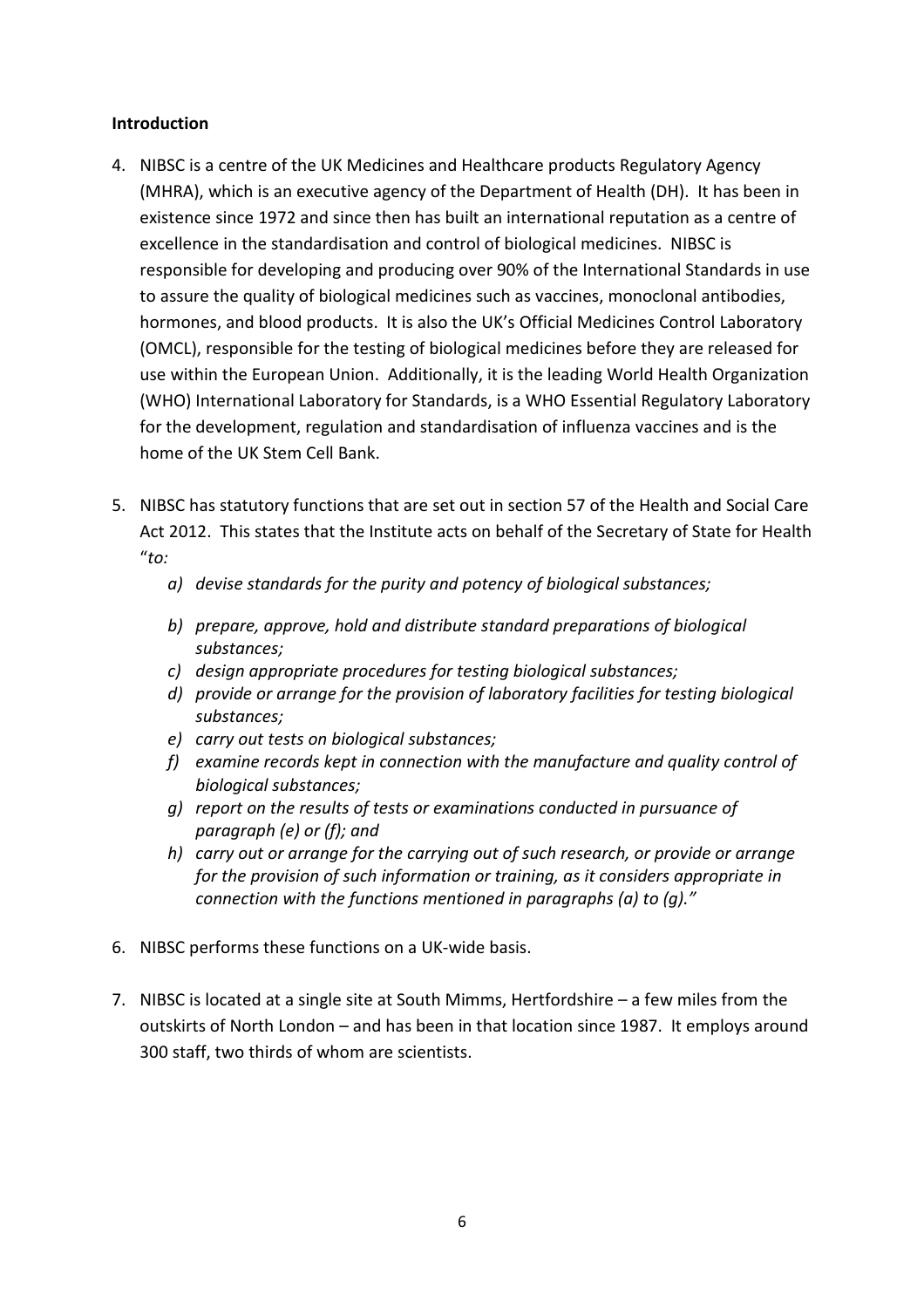## **Background to the Review**

- 8. NIBSC was last reviewed in 2008<sup>1</sup> to inform the final stages of a merger between NIBSC and the Health Protection Agency (HPA) in 2009. This review included a strengths, weaknesses, opportunities and risks (SWOT) analysis. This analysis identified a number of strengths, including: the scientific quality of the work of NIBSC; its high national and international standing; and the Institute's organisational structure and facilities. Concerns raised included: a perception of academic isolation; potential future difficulties in retaining and recruiting staff; succession planning in light of the impending retirement of senior staff; and limitations on resources for research. The 2008 review panel also identified development opportunities for NIBSC, particularly in relation to emerging biological medicines, noting that this might also present challenges to the scientific capacity and capabilities of the Institute.
- 9. Since the 2008 review, there have been scientific developments with implications for the statutory functions and activities of NIBSC. In addition, there have been further organisational changes. In March 2013 the HPA, of which NIBSC was then a centre, was abolished with its functions, with the exception of NIBSC, subsumed into Public Health England (PHE) – a new executive agency of the Department of Health created in April 2013. NIBSC was merged with the MHRA at the same time.
- 10. Furthermore, when NIBSC became a centre of the HPA, it was within the scope of the Chrysalis Programme (later to become the Science Hub Programme) exploring the colocation of a number of HPA centres, including NIBSC, at a single location with the laboratories vacated by GSK at Harlow in Essex identified as a potential site. Following the merger with MHRA, the inclusion of NIBSC within the scope of this programme was reconsidered.
- 11. Thus in September 2013, DH and MHRA agreed that a review of NIBSC was timely in light of developments since the 2008 review and considerations about its future location. The review was commissioned by DH in October 2013. Although NIBSC was subsequently removed from the scope of the Science Hub Programme in November 2013, the location of the Institute either at South Mimms or elsewhere remained under consideration.

# **Terms of Reference**

 $\overline{a}$ 

12. DH and MHRA agreed the following terms of reference for the review in October 2013:

 $^1$  National Institute for Biological Standards and Control Strategic Review 30-31 October 2008. Panel report to the national Biological Standards Board: December 2008. Issued by Professor Sir Alex Markham in February 2009.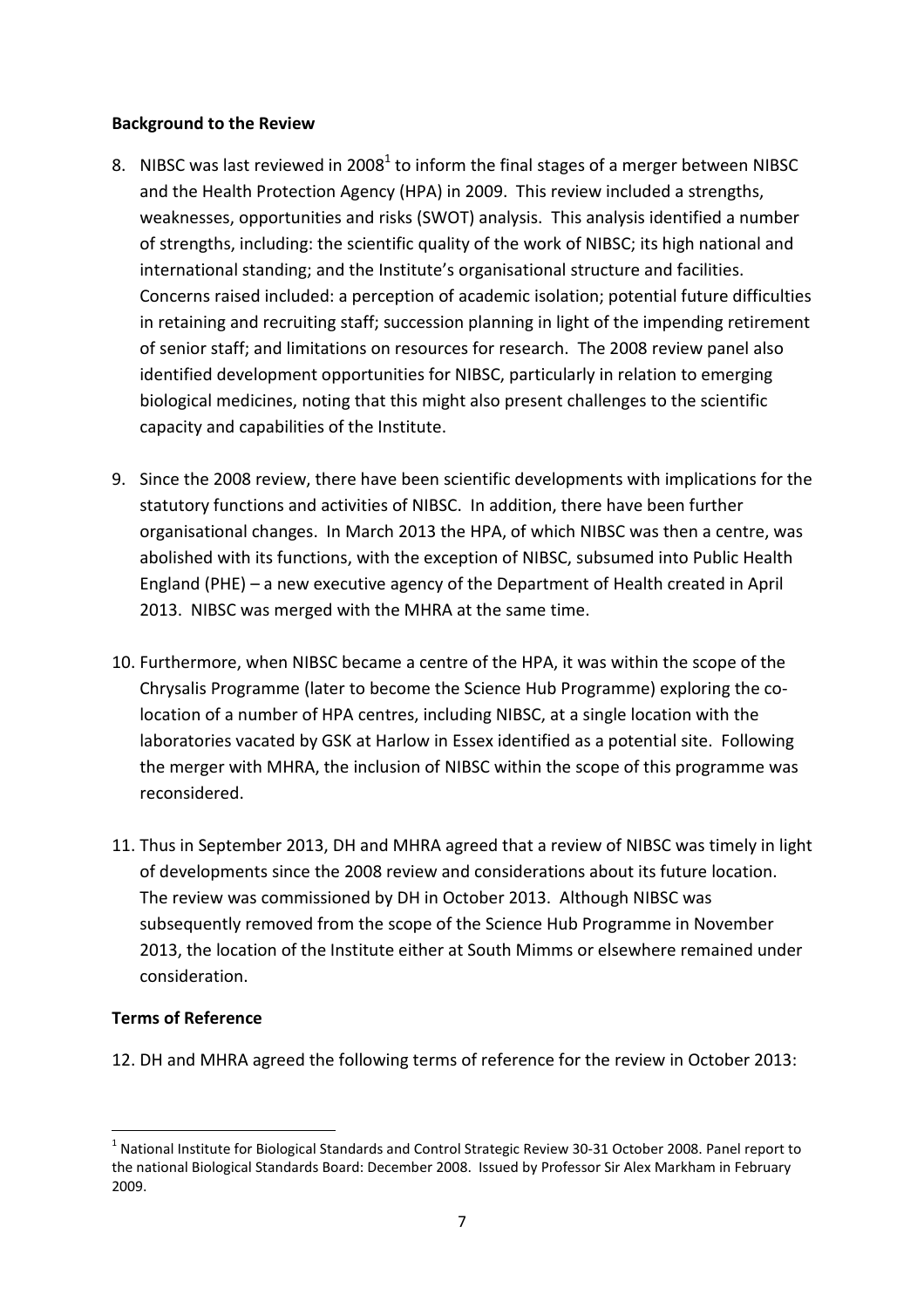*"To assess the current quality of the science carried out by the National Institute of Biological Standards and Control (NIBSC), and to make recommendations on the future direction of its regulatory science:* 

- *to help determine what is required for NIBSC to maintain and improve its business over the next 10 to 20 years, including the need to attract and retain high quality staff;*
- *to help underpin and further the work of NIBSC, to examine and identify how the organisation will need to adapt to effectively respond to the future scientific changes in biological medicines – such as the change from simple vaccines towards complex vaccines, non-communicable disease vaccines, gene therapy, monoclonal antibodies, biosimilars, genomics and regenerative medicine;*
- *to advise whether its scientific future is best served by maintaining its current location at South Mimms, or whether it would be better to co-locate with another research organisation(s) to achieve the above aim.* 
	- o *Should the Review Panel advise a move to be in the best interests to secure NIBSC future, consider and identify the benefits and the risks of relocation to another site.*

*To help answer these key questions, the Review will consider whether the issue of academic isolation identified in the previous Strategic Review of NIBSC in 2008 has been addressed, and how it will be progressed further in the future.* 

*The Review Panel will submit its Review for consideration by the MHRA Board on 16 December and the MHRA Chair will then report to DH, in the person of the CMO."* 

13. When the terms of reference were agreed, it was envisaged that the review report would inform considerations about whether or not NIBSC should be in the scope of the Science Hub Programme. Following the decision in November 2013 to remove NIBSC from the programme, it was agreed that the Panel should be given more time to complete the review and a new reporting deadline of the end of January 2014 was set.

#### **Review Panel**

14. Professor Sir Patrick Sissons was invited by the CMO to chair the review panel and he agreed to that request in mid-October 2013. A six-member panel was convened by early November 2013 with expertise in the broad range of science at NIBSC, including two overseas experts with substantial experience of regulatory biomedical science, that could conduct an authoritative review and address the terms of reference. Several experts with a background in the pharmaceutical industry were invited to join the Panel but none were available within the timeframe for the review. The Panel was joined by three observers – all non-executive directors of MHRA – with long standing knowledge of NIBSC and including the chair of the 2008 review panel. None of the Panel members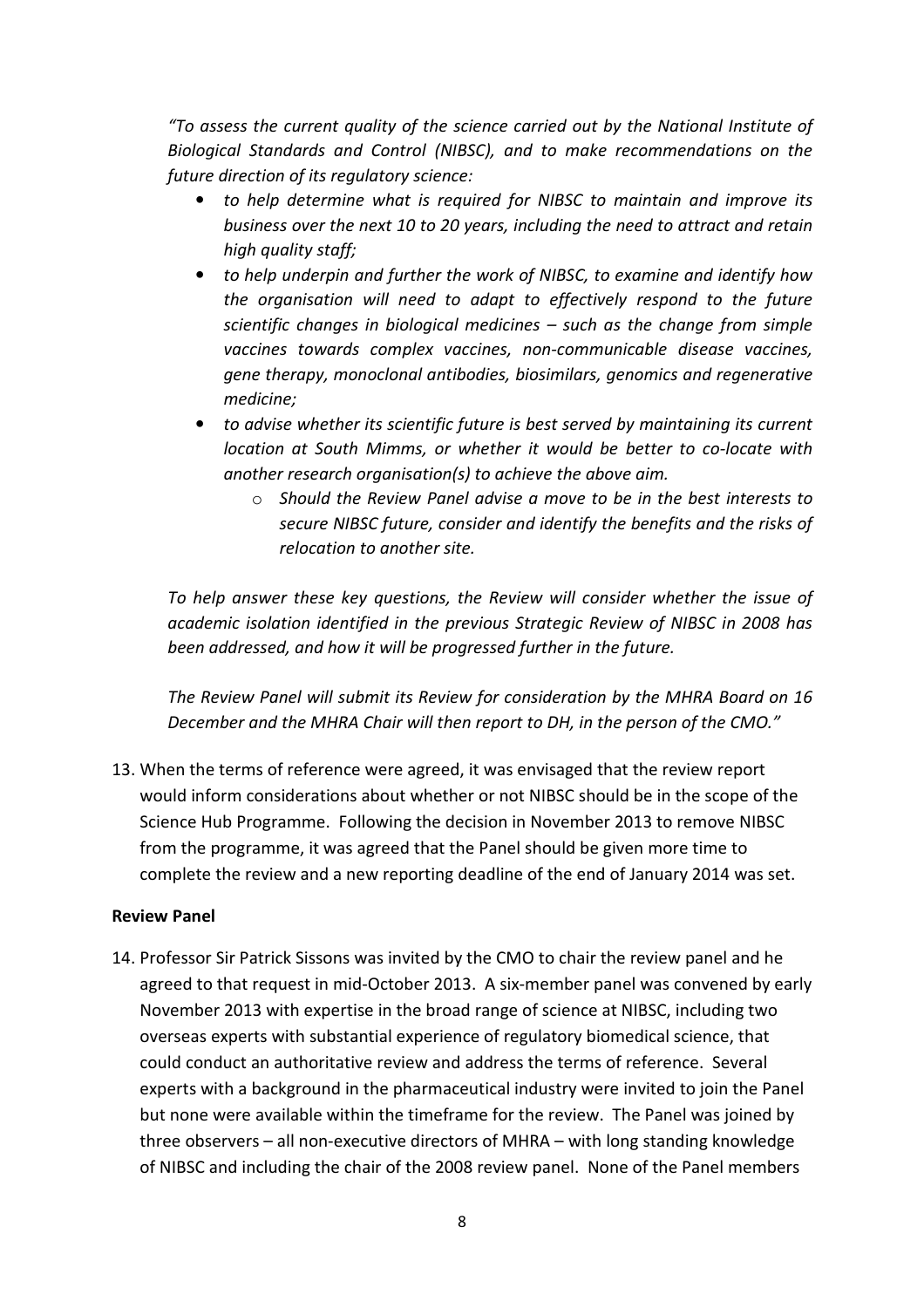had substantive conflicts of interests in NIBSC, although some had previous experience of working with the Institute. Details of the Panel members and observers and their previous work with NIBSC are set out at Annex A. The Panel was supported by a scientist from DH.

# **Review process**

- 15. Background papers prepared by NIBSC in consultation with the Panel Chair and DH scientist were provided to the Panel on 11 November 2013 and included:
	- an overview of NIBSC functions, structure, facilities and governance;
	- summary of NIBSC outputs 2008 to 2013 in four areas of key activity: standardisation, medicines control, research and provision of advice and response to incidents/emergencies;
	- organisational developments;
	- future strategy and planned developments;
	- a summary of activities taken forward by NIBSC in relation to the SWOT analysis in the 2008 NIBSC Review.
- 16. These papers together with a draft agenda for a site visit of the NIBSC facility were considered by the Panel via teleconference on 25 November 2013. During these discussions the Panel identified further information that it wished to consider which was provided by NIBSC in papers issued to the Panel on 28 November 2013 or was presented at the site visit, including:
	- a discussion of the impact of NIBSC research;
	- detailed organograms of the staff in each NIBSC division and analyses of staff numbers, grade and age profiles;
	- a workforce planning and development strategy;
	- a list of external organisations and groups that staff at NIBSC provide professional input to either as chair, members or observers;
	- an analysis by the Institute of the impact of relocation of NIBSC;
	- the NIBSC risk register.
- 17. A full list of the documents provided to the Panel is at Annex B.
- 18. The Panel undertook a site visit to the NIBSC facility on 2 December 2013. Ahead of that visit, the Panel Chair and DH scientist visited the facility on 28 November 2013 and discussed with the NIBSC Director the agenda and further information requested by the Panel. A number of Panel members and observers also met on the evening prior to the site visit to discuss aspects of the terms of reference. The site visit, which was attended by all the Panel members and the observers, included a series of presentations covering NIBSC functions, future plans and a wide range of current scientific studies at NIBSC. It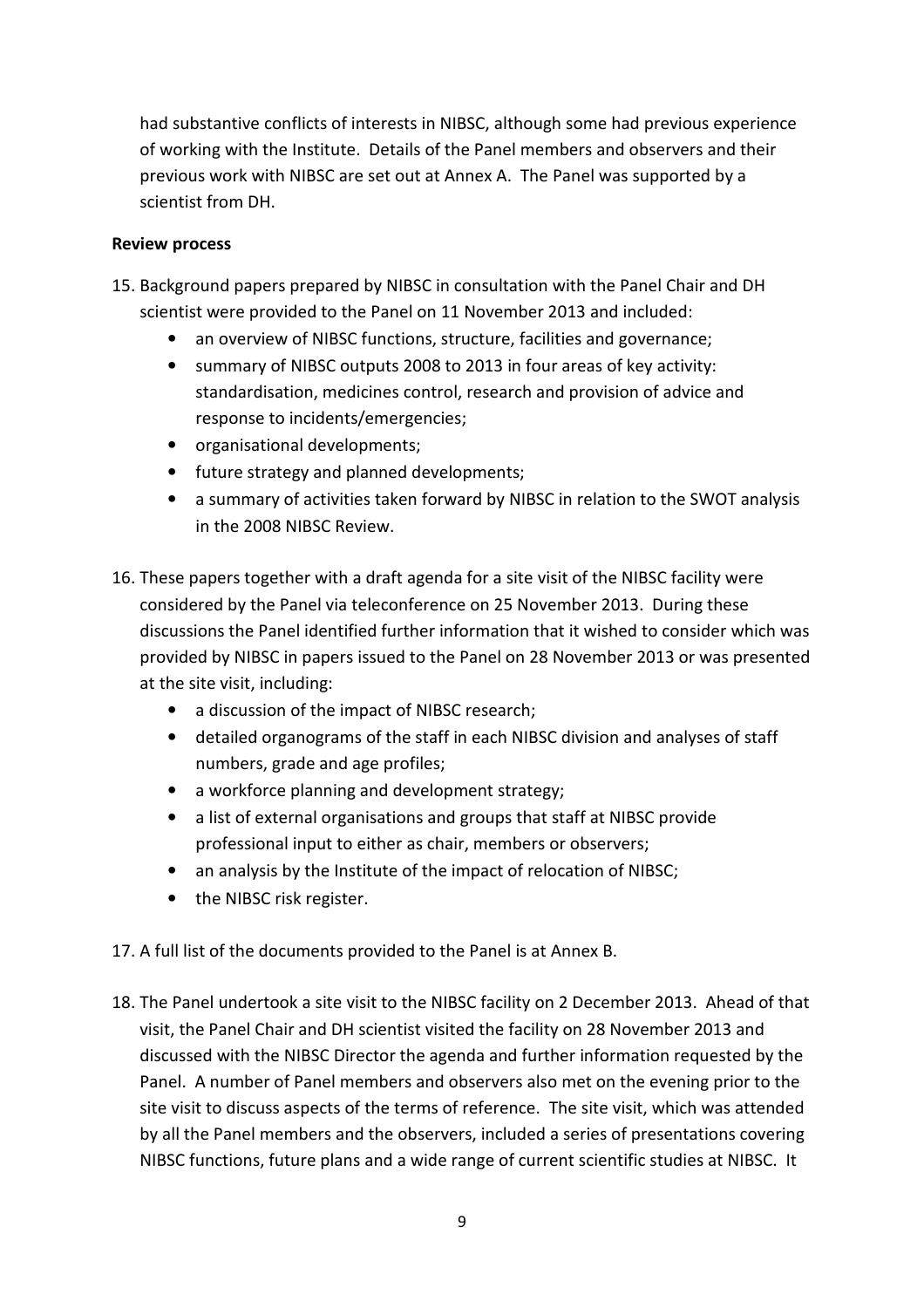also included a tour of some of the facility with presentations. The Panel was able to discuss the work with the presenters. The agenda for the site visit is at Annex C.

- 19. At the end of the site visit, the Panel met to discuss what it had seen and heard as well as the evidence provided in the papers in order to form views and address the terms of reference.
- 20. Following the site visit, a report was drafted, circulated and considered by the Panel at a teleconference on 10 January 2014 along with additional information requested by the Panel on NIBSC publications and research grants. Since it had not been possible for the Panel to include members with an industrial background, two such experts were also consulted on certain aspects: Professor Ian Kimber (formerly Head of Research at Syngenta – Central Toxicology Laboratory and currently Chair of Toxicology and Associate Dean for Business Development in the Faculty of Life Sciences, University of Manchester and Chair of the Board of the UK National Centre for the Replacement, Refinement and Reduction of Animals in Research) and Dr Ian Tomlinson (Senior Vice President of GSK Worldwide Business Development and Biopharmaceuticals R&D and a Board member of the Stevenage Biocatalyst)<sup>2</sup>. The views of these experts were also considered at the teleconference.
- 21. The report was revised to take into account comments and recirculated for any further final comments. The final draft report was provided to the NIBSC Director for comment in order to identify any factual misunderstandings or inaccuracies. The final report was submitted in January 2014 to the MHRA Board and the CMO.
- 22. The Panel Chair provided a verbal update to the MHRA Board on 16 December 2013 about the progress of the review. He presented the final report to the MHRA Board at its meeting on 19 February 2014.

# **Observations and Conclusions**

 $\overline{a}$ 

23. In the time allowed for the review, it was not possible for the Panel to conduct an in depth assessment of the complete range of science undertaken by NIBSC. There were some areas of work of NIBSC that were not covered in the documentation and site visit. However, with the detailed documents provided by NIBSC and the opportunity to discuss a very wide range of the Institute's work first-hand with NIBSC scientists, including in key areas, the Panel nonetheless was in a position to draw definite conclusions about the scientific expertise and capabilities of staff at NIBSC as well as the quality of the science produced and the scientific direction of the organisation.

 $2$  Both were provided with papers: Professor Kimber's views were given in writing and Dr. Tomlinson's in a 1.5 hour interview with the Chair.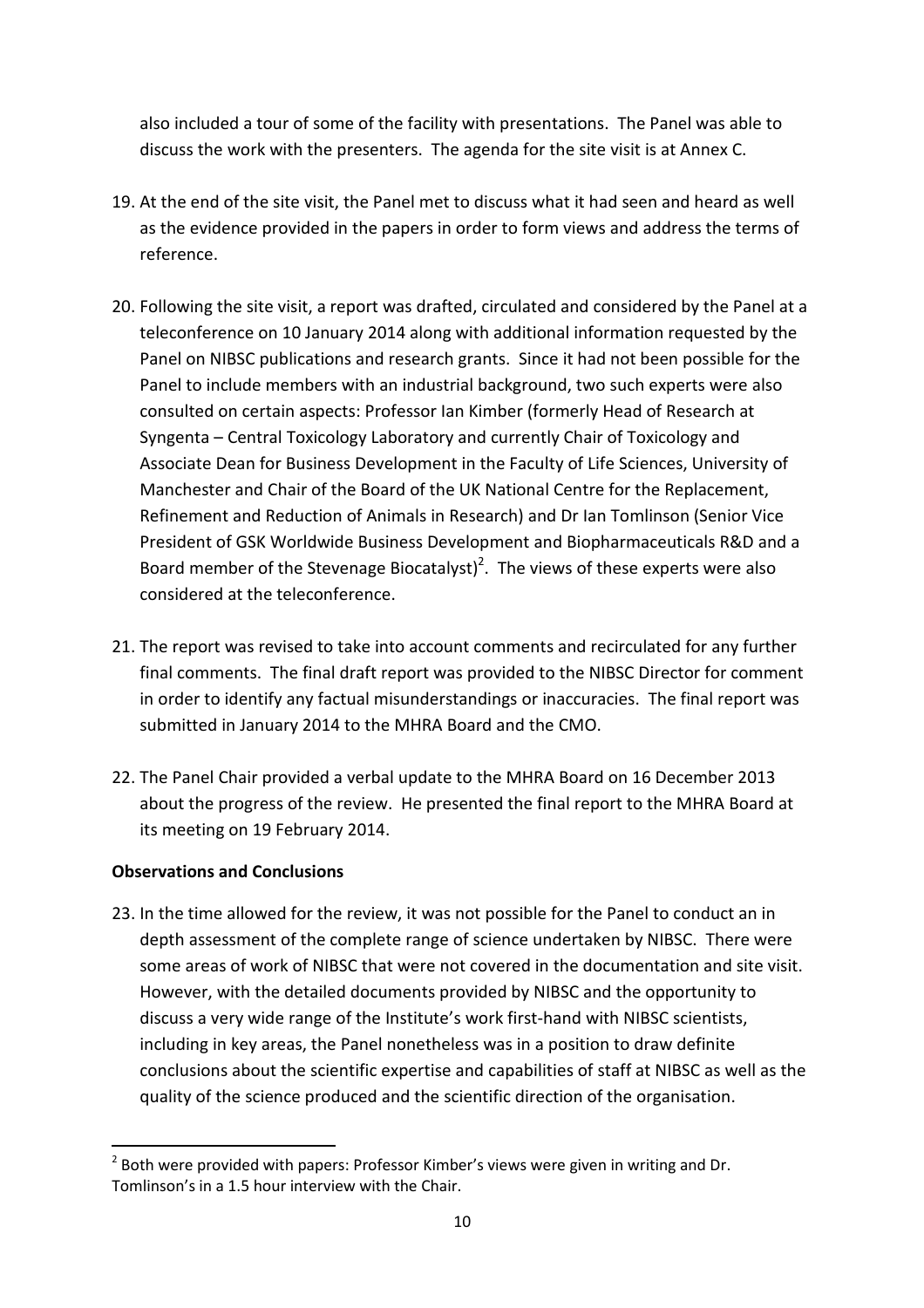### *Current quality of science*

- 24. The Panel noted that, despite the significant distractions caused by successive organisational changes around the governance of NIBSC and the financial constraints imposed over the last five years, the Institute had substantially expanded its expertise and activities in order to keep pace with scientific developments. Standardisation work had expanded with the production of a large number of new standards, the replacement of existing standards and the establishment of supply arrangements with international Pharmacopoeias. The Institute had also largely maintained its medicines control activities and had substantially diversified its research capability through investment in new technologies and facilities and by establishing a wide range of research collaborations. NIBSC scientists had continued to support a large number of national and international expert advisory committees on standardisation and the regulation and use of biological medicines either as chairs, members or observers.
- 25. Thus, it was evident to the Panel that the high national and international standing and credibility of NIBSC has not diminished, and may have become enhanced, in recent years. NIBSC clearly continues to be a very highly regarded and trusted centre of scientific expertise in the regulatory field.
- 26. Although an in depth assessment of individual scientific projects could not be conducted, it was clear to the Panel that NIBSC performs its functions with a high degree of scientific rigor, and has a highly skilled, motivated and well organised workforce. This was evidenced not least by the speed with which the Institute had been able to respond to the short timescale for the review and the quality of the information in the documents provided and also presented at the site visit. Examples of such high quality scientific work would include the Institute's work on the issues surrounding the polio eradication campaign, and the use of disabled polio viruses in vaccination, and its analysis of the possible immunological/immunochemical mechanisms responsible for the TGN1412 incident.
- 27. The Panel noted that the Institute's divisions between them had consistently been able to attract over £3 million per annum in external grant funding for a number of years, mainly through a large number of collaborations with academia, from a range of sources including research councils, the Wellcome Trust, the Gates Foundation and the European Union. However the Institute had also been able to attract research funding in its own right. A significant proportion of funding for research that had been provided within the grant in aid from the DH until 2012, is now provided through a five-year research contract with the DH policy research programme. There were no indications of any imminent downturn in external research funding.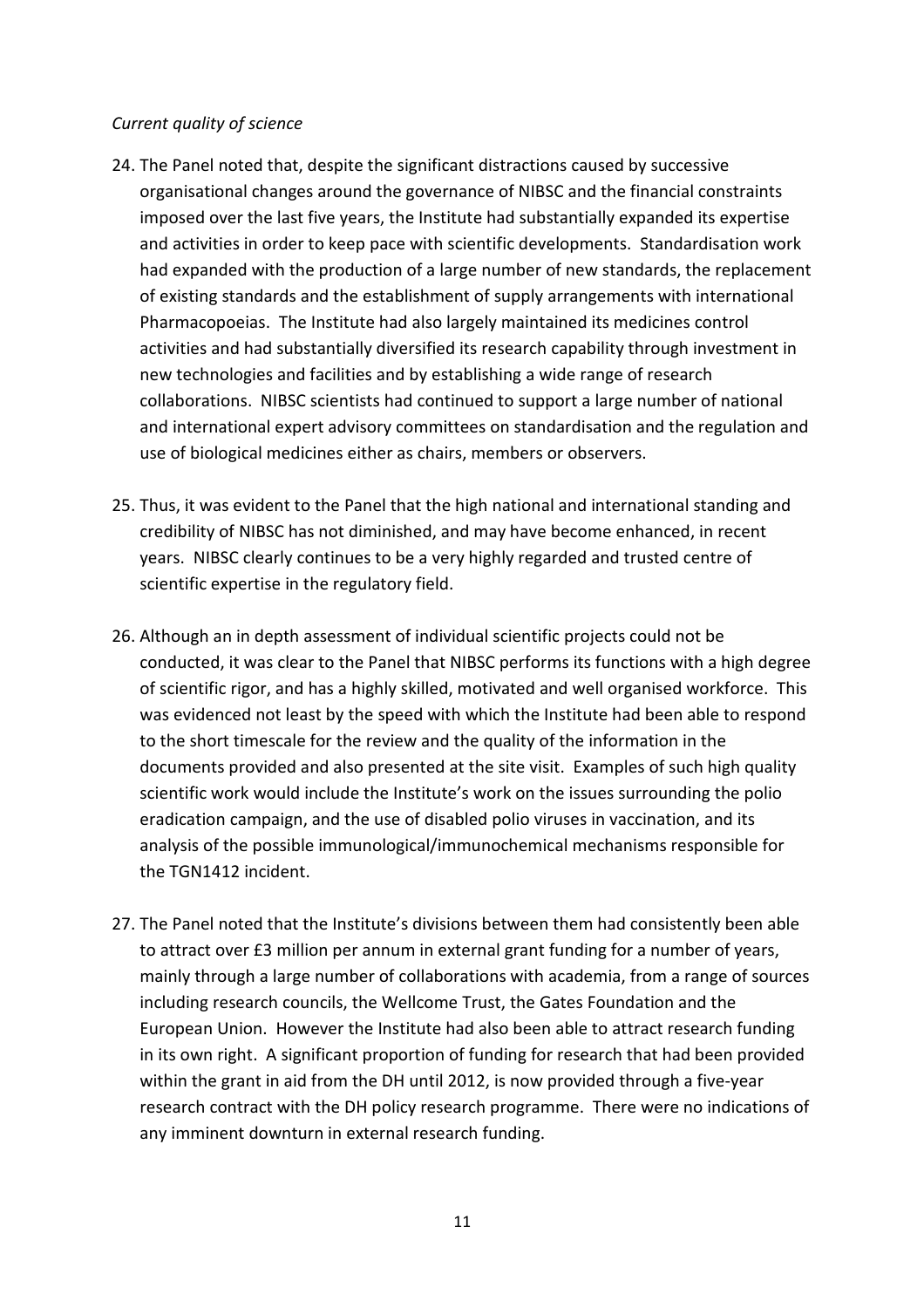- 28. The Panel noted from an inspection of the Institute's publications record that around three quarters of publications in the last five years were produced by NIBSC scientists in collaboration with others with the remainder produced by NIBSC scientists alone. NIBSC scientists were first authors in around one half of all publications and were also last authors in around one half of all publications. Thus, there appears to be a balance between collaborative and solely NIBSC produced publications, and also in the proportion of publications led by NIBSC scientists, which the Panel considered appropriate given the Institute's mission. Furthermore, publications were distributed across the Institute's divisions and showed evidence of collaboration between divisions, in particular with the Technology Development and Infrastructure division.
- 29. Nevertheless, the Panel noted that the number of peer-reviewed scientific publications produced by NIBSC had fallen significantly over the last two years: this coincided with the merger with HPA, possibly reflecting the 'opportunity cost' of the additional work involved in facilitating that merger and the subsequent merger with MHRA. In the view of the Panel it is imperative that NIBSC scientists continue to be encouraged to publish their work in the peer-reviewed literature in a timely manner. This is important as a measure of the quality of the science and the impact of the Institute, and to maintain the reputation of the Institute and its staff.
- 30. However, the Panel considers it would be inappropriate to measure the quality and impact of the Institute's science in terms of the number of publications alone. It was very evident that much of the work at NIBSC has, or may go on to have, substantial impact. Examples include the numerous International Standards produced which support biological testing programmes around the world; the new assays developed to assess the safety and quality of vaccines, immunoglobulins and blood anticoagulant therapy prior to their release for use; and work which contributes to the replacement, reduction and refinement of a number of animal tests. Research papers produced by NIBSC, although not necessarily published in high impact journals, have been cited and accessed frequently. Similarly, the contributions of NIBSC scientists to advisory committees to the UK Government, European Medicines Agency, WHO and other international bodies and the technical papers produced for national and international organisations undoubtedly have an impact, although much of this is not apparent to the wider biomedical science community.
- 31. The Panel recommends that the Institute considers how it can better highlight and communicate the true impact of its work to its sponsor bodies, key stakeholders and the wider scientific community.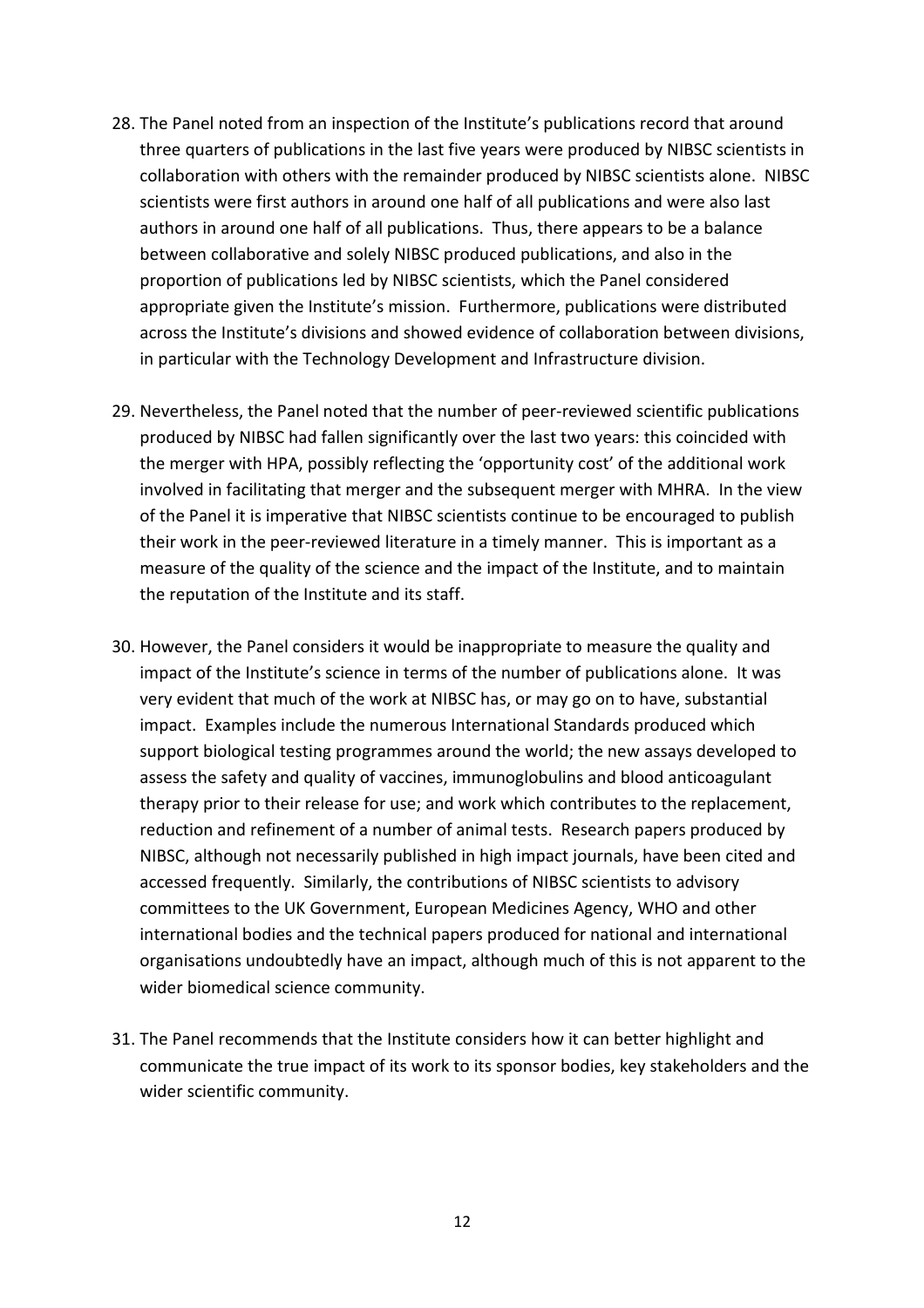#### *Assessment of actions arising from the 2008 NIBSC Review*

- 32. The Panel noted that NIBSC had responded to almost all of the issues raised in the 2008 NIBSC Review, although progress in some areas may have been constrained by the diversion of management resources required by the successive organisational changes.
- 33. The Panel could find relatively little direct evidence of NIBSC being isolated in an academic sense or having problems in recruiting scientists of appropriate calibre. However the Panel is conscious that it is hard to measure what does not happen, or 'might have been' (were NIBSC, for example, located elsewhere) and these remain issues that will require on-going monitoring and attention.
- 34. The Panel found that NIBSC had been active in establishing collaborative research programmes with academic units. It has a graduate (PhD) student programme, and had also established a post-graduate research programme with London-based Universities and is in discussions about establishing a Masters programme on regulatory science and a post-doctoral fellowship programme. There is also an active programme of science seminars with both internal and invited external speakers.
- 35. The Panel strongly encourages NIBSC to continue to actively pursue these and other potential avenues for closer working with academic institutions including joint appointments for NIBSC scientists with universities; currently such joint appointments are very few in number (the Panel were told there were only 3). The Panel were also told of the agreement with University College London, whereby their former Dean of the Faculty of Life Sciences will be seconded (for an initial period of 2 years) to Head the new NIBSC Division of Advanced Therapeutics, which provides further evidence of academic institutional collaboration.
- 36. The Panel noted that NIBSC had workforce plans in place and, following a series of retirements of senior staff in recent years, vacant positions had been filled with apparently very able scientists. Greater academic links and the establishment of postgraduate and post-doctoral fellowship programmes should help to ensure a flow of new high calibre and well trained scientists to the organisation, some of whom might later fill senior roles when they arise. Nevertheless, the Institute will need to continue to recruit from outside the organisation – and it is appropriate that it does so if this ensures the best appointments are made, particularly to key scientific leadership roles.
- 37. The Panel welcomed all these developments. However, there was some concern should NIBSC lose the leadership, scientific skills and experience of its Director and senior team. It is clear that the excellent position that NIBSC retains, despite significant organisational upheaval and other challenges, is in large part attributable to the success of the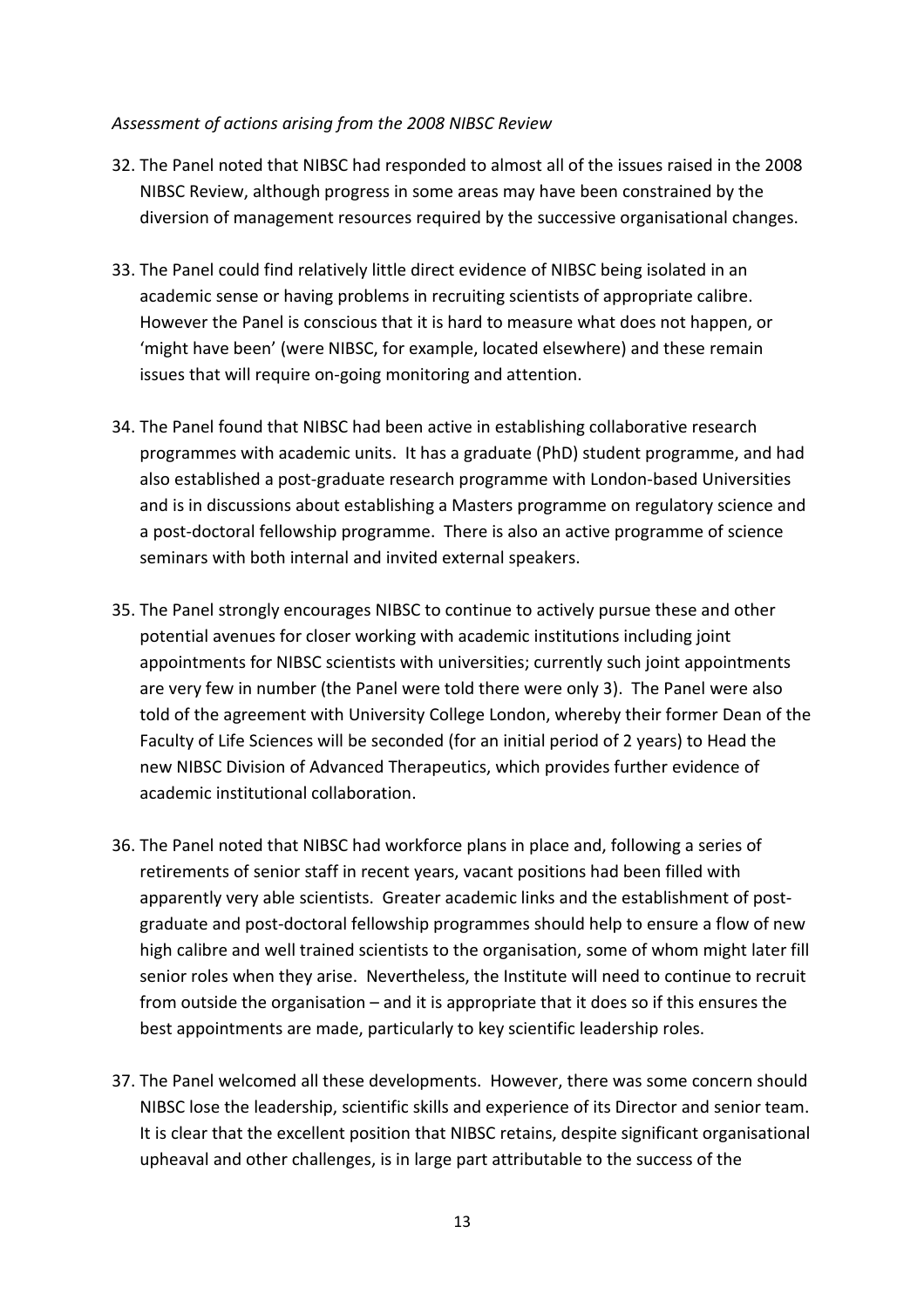Director, with his senior team, in maintaining institutional morale through this period of change. The Panel recommends that the MHRA Board considers carefully succession plans to deal with vacancies arising in the NIBSC senior leadership team.

#### *Factors affecting NIBSC future - funding*

- 38. The Panel noted that over the last five years NIBSC appears to have been able to withstand the financial constraints imposed by a series of organisational changes and real-terms reductions in central government funding: DH recurrent annual funding has remained flat in actual terms (circa £11.5m) with a proportion of this now provided as a DH research grant (although substantial capital investment has been provided by DH). This had been mitigated by careful and shrewd management, a growth in the income generated, particularly in the sales of standards, and the winning of research grants from a range of sources. Nevertheless, it was noted that NIBSC operates on a budget several-fold smaller than another comparable European regulatory institute. If NIBSC is to meet the future challenges it faces, it is likely to need to maintain and expand its current capacity and capabilities, which will consequently necessitate an increase in the funds available.
- 39. Whilst the growth of income from sales of standards seems likely to continue with the welcome expansion of the Institute's links with international Pharmacopoeias, other avenues of income generation available to NIBSC, for example from OMCL activities, may be more uncertain as biologics manufacturers generally select the local OMCL and thus OMCL revenue is dependent on company manufacturing strategies. Furthermore, funding for research at NIBSC is now acquired through fixed-term grants. Thus, any loss or reduction in funding streams could place NIBSC capabilities and status at significant risk.
- 40. The Panel considers that the consequences of any further reductions in central government funding should be considered very carefully, and would be likely to compromise the Institute's function. Furthermore, there may be little room for manoeuvre should NIBSC be called to respond to a sustained crisis (e.g. an influenza pandemic). Consideration should be given as to how the Institute might be financially supported (for example with an in year financial supplement from the DH) in the event it was called upon to respond to a sustained crisis giving rise to resource pressures. Consideration also needs to be given to how best to ensure long-term funding for research, particularly when the current DH Policy Research Programme contract expires, or requires renewal.
- 41. The Panel was informed that, given the anticipated expansion in biological medicines, there is sufficient space, on an international scale, for existing and emerging regulatory laboratories involved in biological standardisation and control. The global need for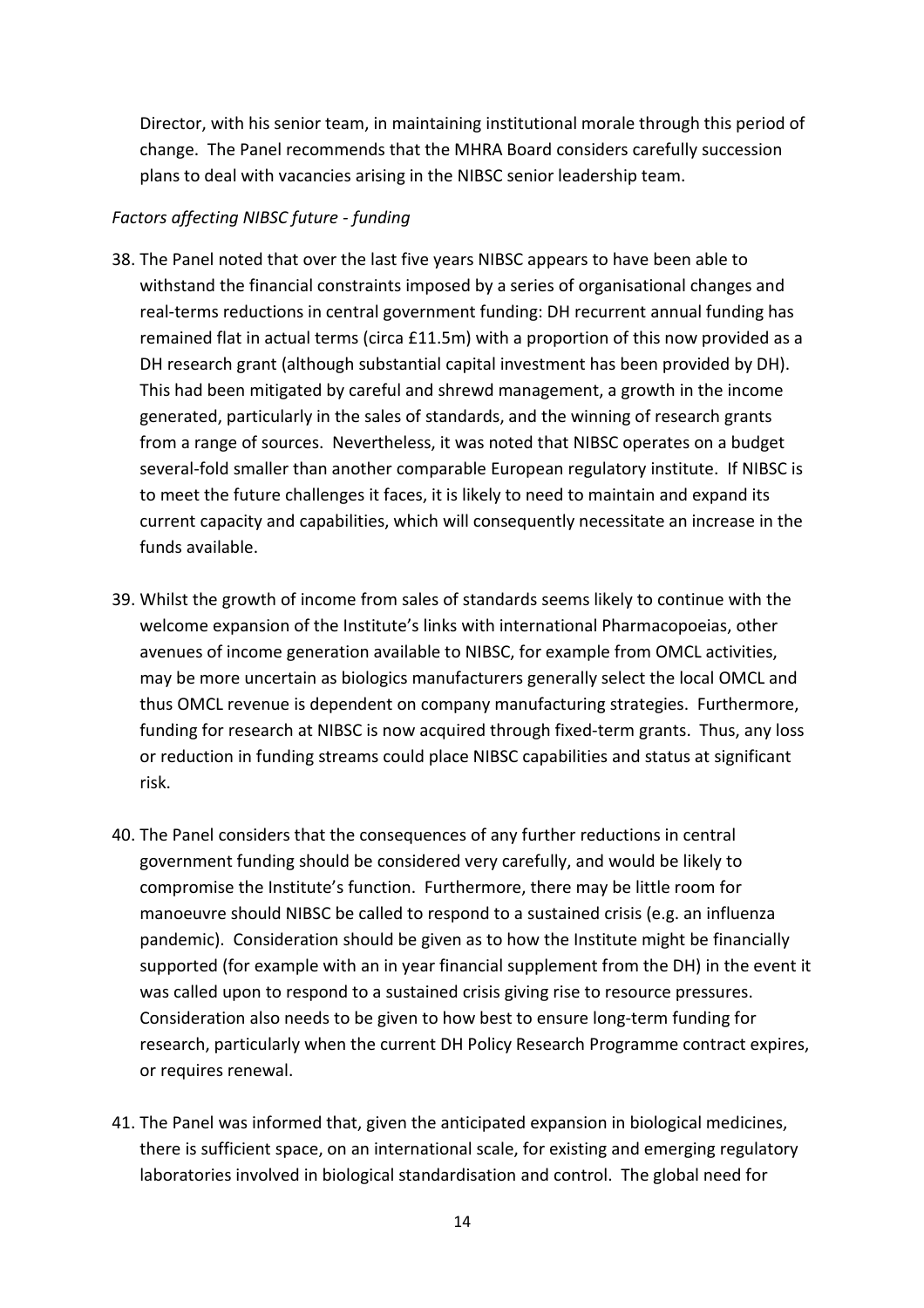these activities can presently only be met by a few organisations. Whilst there was no indication of complacency on the part of NIBSC, the Panel considered it nonetheless vital that NIBSC retains its international position so that it can continue to attract income generating opportunities. This is essential to help fund the inward investment that will be necessary for NIBSC to keep pace with scientific developments and fulfil its statutory functions. This is not only important for NIBSC itself but also for the key national interests that NIBSC supports including: the UK life sciences sector, major public health programmes (e.g. routine immunisation programmes) and the response to public health emergencies (e.g. an influenza pandemic) or medicines safety incidents (e.g. the TGN1412 clinical trial or vaccine recalls).

- 42. The Panel recommends that further development of income generating standardisation and control activities should be encouraged. In this respect, the WHO Biological Standardisation Team and the WHO Collaborating Centres on Standards are among the most important collaborators for NIBSC. In the last five years NIBSC has established, through the WHO Expert Committee of Biological Standardization, 40 new standards and 41 replacement standards. Whilst it might be expected that this activity may continue at this level or increase, the process for WHO prioritising and assigning responsibility for development or replacement of standards is unclear. The Panel suggests that the process should be clarified and future standards work considered within the NIBSC science strategy.
- 43. It may also be possible for NIBSC to generate income through commercialisation by others of its intellectual property, although potential conflicts of interest would need to be managed. The recent transfer to GSK of a novel polio vaccine technology developed by NIBSC for the post-polio eradication era is one such example. The Panel understands that NIBSC, consequent on its merging with the MHRA, has developed a policy on intellectual property rights (IPR) so that the Institute can benefit where commercialisation would not give rise to conflicts of interest. Where conflicts of interest could arise, IPR would be transferred to another government organisation (PHE in the first instance). It would be sensible to keep this policy under review to ensure that the Institute benefits from the IPR it generates as much as possible.

# *Factors affecting NIBSC future – role of research*

44. Following a discussion of the role of research and whether or not NIBSC should conduct research at all, the Panel was very firmly of the view that research remains a critical activity for the Institute. This is because research completely underpins the Institute's statutory functions, both by developing and supporting the standardisation and control methodologies of the future (indeed research itself is one of the statutory functions), and by ensuring NIBSC remains best placed to respond to unforeseen emergency regulatory situations. Research supports the development of necessary in-house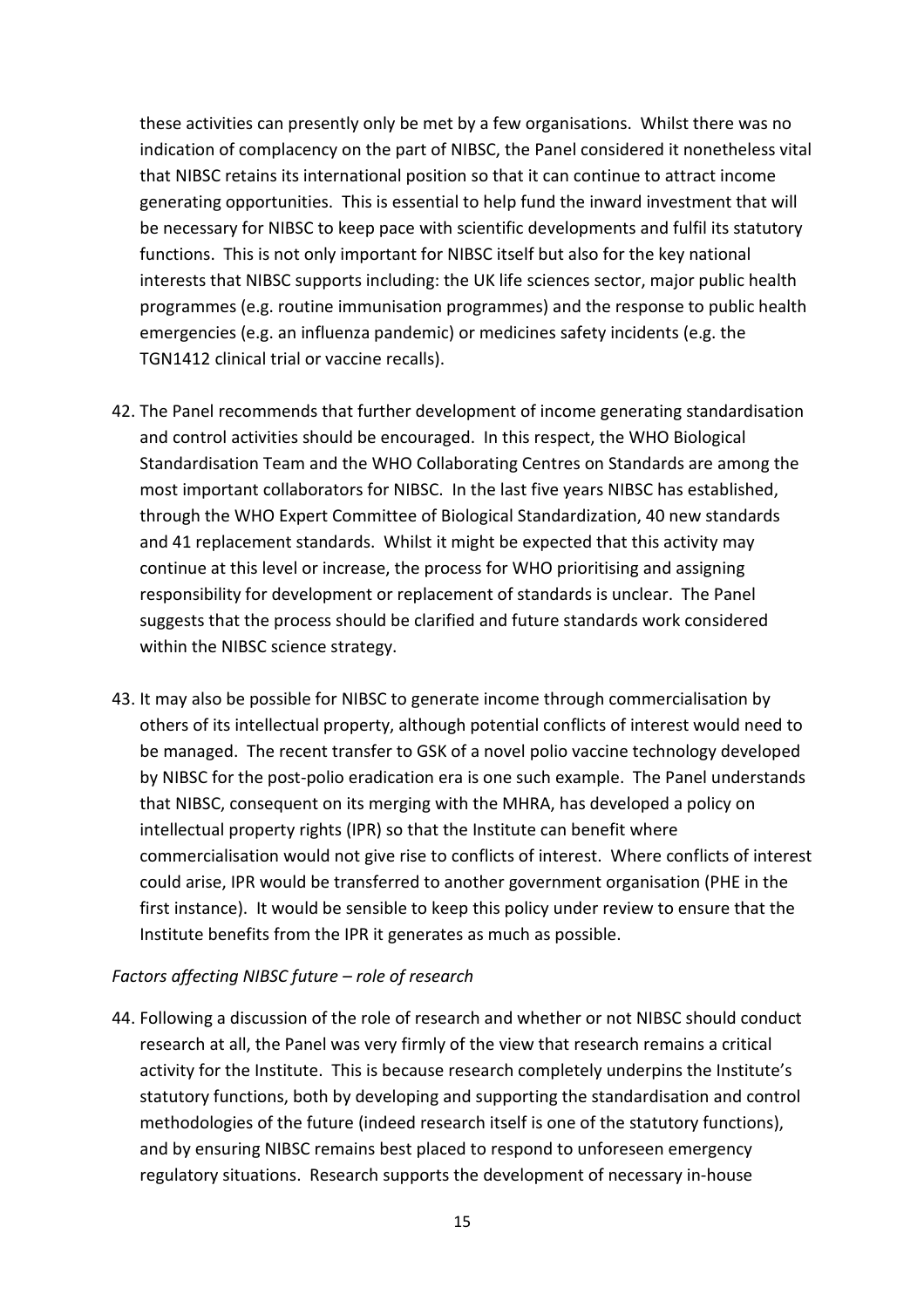expertise (for example in the major cutting edge technology platforms) and helps to retain and attract the high calibre scientists needed to work for, or collaborate with, NIBSC. Research also enhances the reputation of the Institute and its scientists ensuring that NIBSC remains highly influential in the development of regulatory science in Europe and globally and can continue to attract income generating opportunities. Thus, in order for NIBSC to maintain and build upon its reputation, to support its current functions and fulfil its science strategy, the Panel recommends that the programme of research at NIBSC is at the very least maintained, if not expanded.

- 45. Whilst the Panel was encouraged by the number and range of collaborative research projects, mostly with academia, it was difficult (given the time available) to assess whether the scope, extent and focus of this research as a whole was most appropriate to meet the Institute's strategic objectives. The Panel recommends that a strategic assessment of the Institute's research collaborations be conducted to: identify gaps or areas of redundancy; assess the balance between basic and applied research; and monitor the divisional distribution, impact and value of externally generated research funding so that the implications of funding trends can be assessed at a more granular level.
- 46. Whilst the Institute is highly regarded by its immediate stakeholders, the Panel considered that the work at NIBSC and its impact remains insufficiently visible to the wider scientific community, in particular the clinical community. The Institute should consider ways in which it could further promote its scientific work to help ensure that it continues to attract research collaborations and funding. The Panel considered it important that NIBSC should seek to ensure that selected areas of its scientific activity were of the highest international quality: as an example they noted the international profile the Institute currently has for its work on polio. The Panel felt that maintaining such a selected "scientific lighthouse" – an internationally leading centre of expertise in a particular cutting edge area of science relevant to regulation – would both enhance its external profile with the wider scientific community, and set an internal scientific 'benchmark' to which other groups could aspire.
- 47. The Panel also suggested that, whilst NIBSC may be well known to large pharmaceutical companies, there may be a lack of awareness amongst small and medium enterprise pharmaceutical/biotechnology companies involved in translational medicine. NIBSC could have an important future role for companies developing, for example, cell and gene therapies and diagnostics for stratified medicine. The Technology Strategy Board and some of its Catapult centres, including the Cell Therapy Catapult, the High Value Manufacturing Catapult and its newly created National Biologics Manufacturing Centre and the planned Diagnostics for Stratified Medicine Catapult, could be key collaborators in this regard.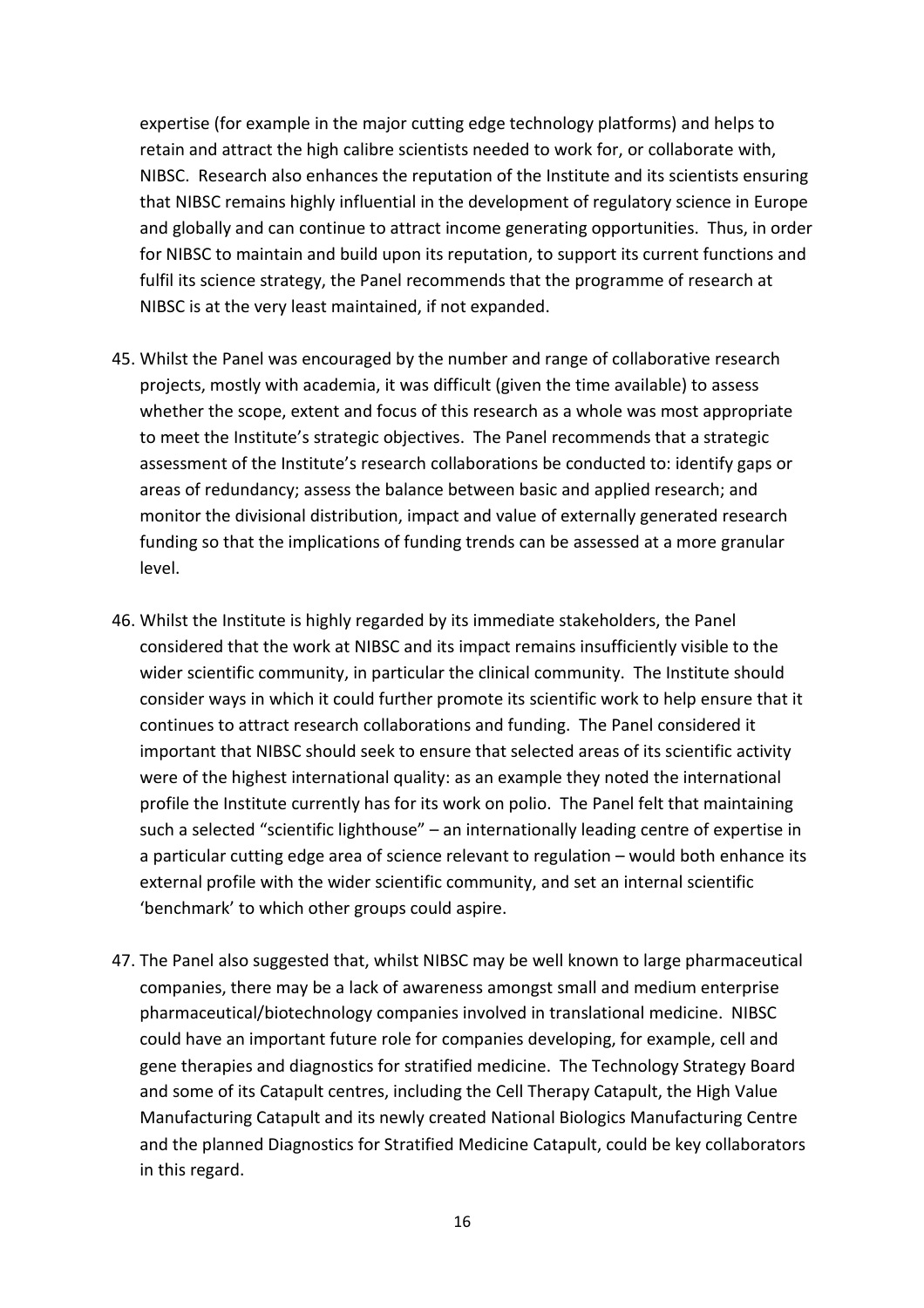48. The Panel recommends that NIBSC consider ways in which it could increase awareness of its capabilities amongst the wider scientific/clinical communities and the pharmaceutical/biotechnology industry. The Panel found the current NIBSC website to be very uninformative and unhelpful in this regard with no details presented about the scientific staff that work there and very little detail about the impact of the work at NIBSC or about the research conducted and research publications. The Panel recommends that the NIBSC website should be reviewed with a view to highlighting the work at the Institute and increasing its profile with the scientific, clinical and pharmaceutical/biotechnology communities; an inspection of websites of other regulatory laboratories could be informative.

#### *Future scientific challenges*

- 49. The 2013-2023 NIBSC science strategy shows that the Institute continues to monitor closely the changing landscape of biomedical science, evaluates the future challenges and how its scientific activities and capabilities might require modification to respond to those challenges. Internal organisational adjustments suggest NIBSC remains flexible and responsive to future challenges. Cross-cutting programmes to deal with, for example, blood-related issues that span a number of scientific divisions, had been established. Divisions had been merged to manage an increase in work related to new viral vaccination programmes. A new Advanced Therapies division had been established to deal with the expected increase in activity related to gene and cell therapies and regenerative medicine with the successful recruitment of a prominent expert from academia to head that division. Given the speed of scientific development and the need to find solutions to the increasingly complex problems in biological standardisation and control, the Panel considers that such continual re-evaluation is vital and should be encouraged.
- 50. With this in mind, the Panel was surprised to learn that since the 2008 review, the Scientific Advisory Committee, which had previously reviewed the Institute's science strategy on a regular basis, had been disbanded. Furthermore, the rolling programme of quinquenial reviews of NIBSC divisions that was overseen by this committee (with additional co-opted expertise) had also lapsed. Whilst the Panel was reassured to learn that NIBSC plans to convene a new advisory committee during 2014, the Panel recommends that this should be taken forward as a matter of urgency. The membership of the new committee should be such that it can provide independent expert advice to the Director on, and scrutiny and oversight across, the increasingly broad range of scientific work at NIBSC and its science strategy, and provide assurance to the MHRA Board and to DH about the Institute's scientific activities. The rolling programme of regular reviews of NIBSC divisions should be reinstated as soon as practicable.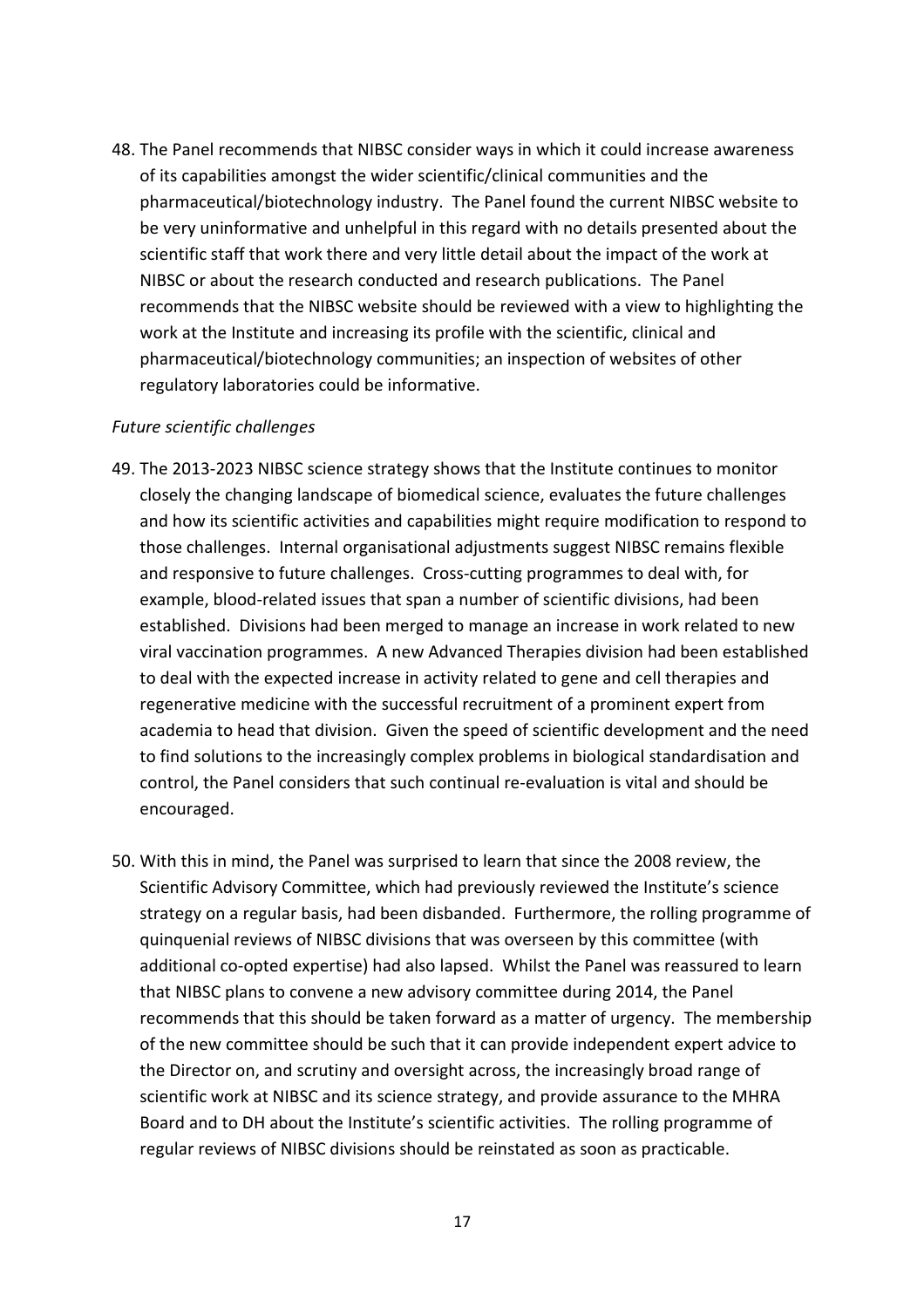- 51. The Panel agreed that the areas identified in the current science strategy were those likely to present the challenges for biological standardisation and control over the next 10 years: regenerative medicines; biosimilars; monoclonal antibody therapies; new vaccines including therapeutic vaccines; gene and cell therapies; and stratified/personalised medicines; although others (for example the future of biological medicines based on nanotechnologies) were as yet unclear. Drug-device hybrid technologies may be one further area that should be considered. However, it was noted that areas of currently intense activity elsewhere could have a major impact on existing areas of NIBSC work within the next 10 years. For example, the successful development of a universal influenza vaccine may obviate the need for much of the work of the Influenza Resource Centre and the eradication of polio would alter the focus of the Institute's work in this area. However, the Panel thought that NIBSC could adapt quickly to reallocate resources should these situations arise, and thus such developments should not put the Institute at fundamental risk.
- 52. However, the Panel was concerned about the resource implications of the strategy, given its very wide scope, and noted the lack of formal analysis of the resources that would be needed. Should resources be too limited to support the strategy, prioritisation of activities will need to be considered very carefully. The Panel recommends that the new Scientific Advisory Committee should provide advice to the Director about prioritisation decisions, and possible mechanisms for taking these.
- 53. The Panel noted that to date NIBSC has been successful at expanding its capabilities and developing innovative approaches for standardisation and control. Next generation sequencing, proteomics and bioinformatics capabilities had been established. The Stem Cell Bank had established expertise in the handling and analysis of stem cells. Novel analytical methods are being developed such as: flow cytometry standards from stabilisation of CD4 T helper cells that could be applied to other cell types; and genomic analysis of complex mixtures of pathogens, to identify low level adventitious agents, which could be applied to a range of situations. The Panel considers that the Institute needs to continue to acquire and maintain an increasingly broad range and depth of scientific knowledge and skills as well as new capabilities if it is to address emerging challenges and continue to fulfil its statutory and current national and international roles. Continued investment in platform technologies should be helpful, for example in genomic, transcript microarray, proteomic and metabolomic technologies, and staff skilled in their application could enable the development of new innovative analytical methods that can be applied across a range of areas. In addition, continued development of analytical methods such as the *in vitro* pyrogenicity and influenza vaccine potency assays being established could lead to more effective and less time consuming testing schemes.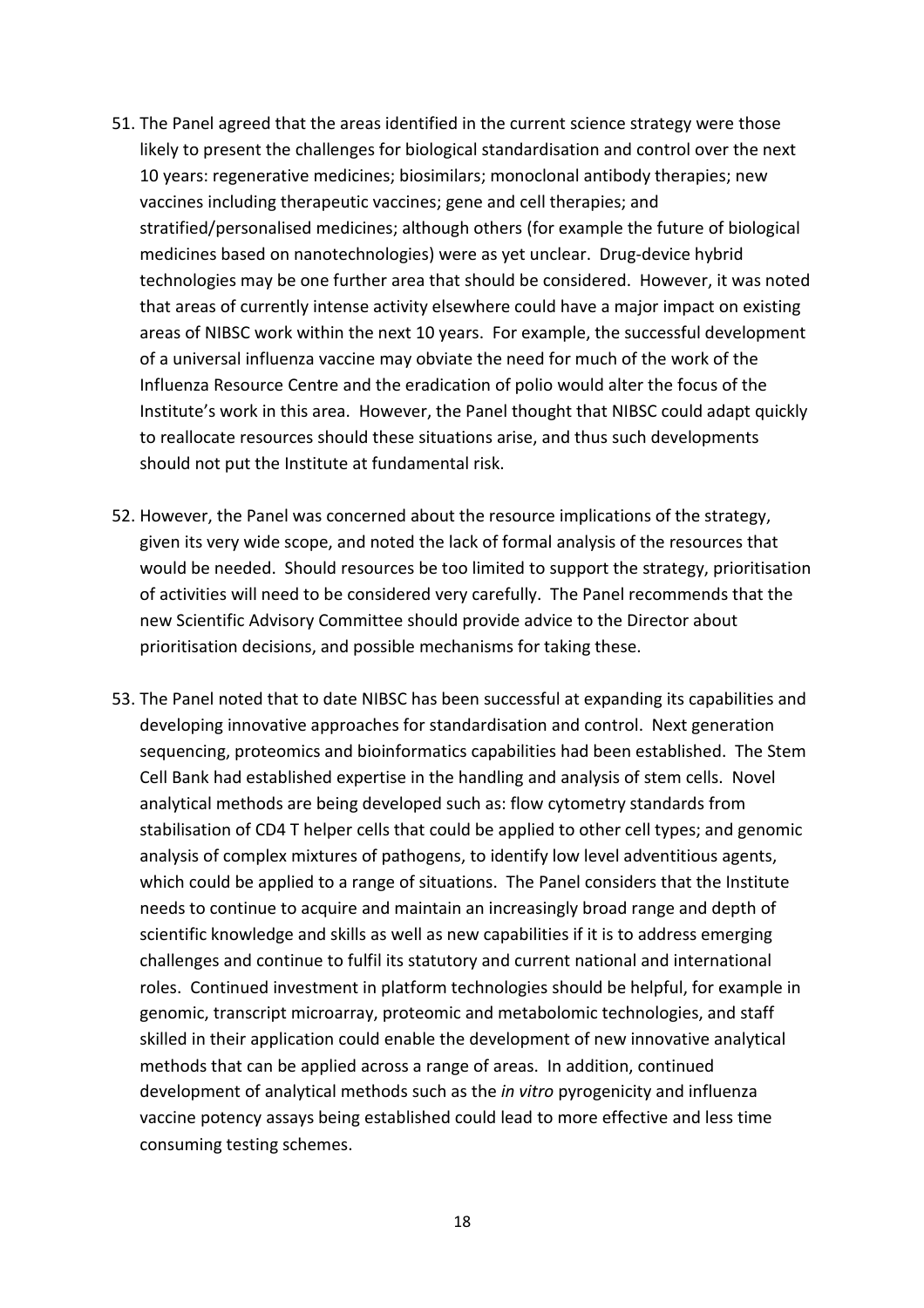- 54. Understanding the inherent variability in the concentrations of the constituents in biological samples and their clinical significance will be an increasing challenge for biological standardisation and control. Cooperative working with other regulatory laboratories around the world will continue to be important to provide a network for the validation of new standards and assurance about the reproducibility and reliability of new regulatory tests. Furthermore, these relationships may become particularly important to help to establish principles and evidence requirements for the assessment of the quality, efficacy and safety of, for example, biosimilars and advanced therapies where there is little clarity presently. In this regard, collaborative working with the pharmaceutical and biotechnology industries, which is likely to be welcomed by industry, may be helpful and should be considered. Whilst collaborating with industry would need to be considered carefully to avoid conflicts of interest, the potential for conflicts of interest could be considered on a case by case basis using the procedures developed within the MHRA. Development of biomarkers to accurately predict the quality, safety and/or efficacy of biological medicines will also be important. To aid these efforts, the Panel suggests that NIBSC could work more closely with the clinical community involved in clinical trials of new therapeutics to help identify and develop new potential biomarkers and the analytical methodologies to measure them.
- 55. Given the proliferation and diversity of new biological medicines and the challenges of establishing their quality, efficacy and safety, the importance of the work at NIBSC cannot be underestimated. The Institute's position at the forefront of biological standardisation and control both for the UK and internationally carries huge responsibility. However, it was not clear to the Panel what the extent of future regulatory responsibilities of NIBSC in this area should be. For example, reflecting upon research results presented on the equivalence of innovator and biosimilar products, the Panel questioned whether NIBSC should have an expanded role in the post-market evaluation or surveillance of the quality, safety and efficacy of biosimilars to provide reassurance about the equivalence of products, or identify products failing to meet the specifications in market authorisations. This question (of the full extent of future regulatory responsibilities of NIBSC in this area) appears to be unresolved, and under active debate, in the Institute and MHRA. The evidence the Panel heard from the industry representative consulted indicated that there is considerable uncertainty within the pharmaceutical sector on the regulatory requirements a new 'biosimilar' will have to satisfy to be licenced, and this uncertainty is even greater for the emerging cell based therapies. He indicated that industry would welcome informed guidance on the most appropriate evidence base in these areas (in terms of comparative assays and trials), and that NIBSC, as a research based institution, was both well placed to provide this, and to have its opinion seen as authoritative by the sector. The major pharmaceutical companies in close geographic proximity to NIBSC have large teams working in these areas of biologics and cell based therapies, and it was clear would welcome discussion –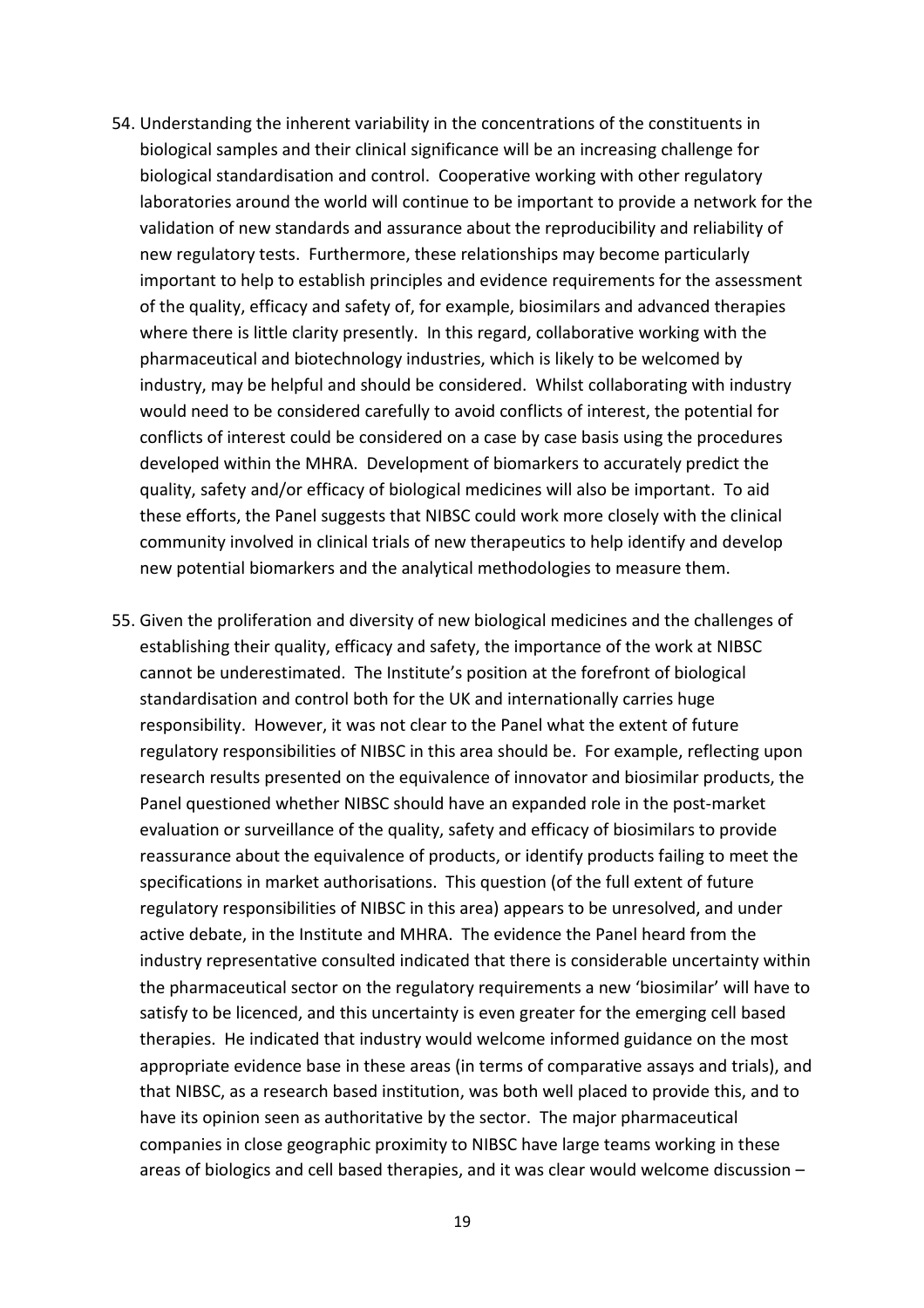NIBSC should thus consider whether there are opportunities here for constructive and mutually beneficial engagement with the sector in this important area.

56. Furthermore, the Panel considered that, with a relatively small budget and limited resources, there are risks that NIBSC may not be able to handle effectively the range of regulatory issues that may emerge. The Panel considered whether NIBSC should instead focus on a narrower range of areas. It concluded, however, that it is vital for NIBSC to have the expertise and capabilities to work across a wide range of areas in order to meet its statutory functions and maintain its international position and standing. Nevertheless, there may be an increasing risk that issues might arise relating to the quality, efficacy and safety of biological medicines that may be identified too late with potential public health consequences and reputational damage to NIBSC (and MHRA). The Panel recommends that NIBSC and the MHRA Board consider very carefully what can be realistically expected of the Institute given the expanding and increasingly complex nature of biological medicines, the resources it has available and its statutory obligations. These expectations should be clarified and clearly communicated.

#### *Location*

- 57. The Panel noted that there had been very substantial capital investment in the South Mimms site in recent years with the development of unique facilities such as the Influenza Resource Centre and the Stem Cell Bank amongst others. Overall the Facility appears to be in very good order and likely to remain so for quite some time. The location of the entire organisation at one site benefits the activities of the Institute and there appears to be room for possible expansion of the Facility.
- 58. The current location remains relatively isolated in terms of immediately co-located cognate institutions (with even the adjacent Clare Hall Laboratories being vacated by Cancer Research UK consequent on the opening of the Crick Centre). However this does not appear to the Panel to present a serious obstacle to the work of the Institute, nor to be a major barrier to the recruitment of new staff. The current location should facilitate existing and new potential collaborations with other scientific centres relatively close by including: Imperial College, University College London, University of Cambridge, University of Oxford, the Sanger Centre, pharmaceutical industry sites at Stevenage, and later, the Crick Institute in central London (many of these are situated, with NIBSC, on a geographic and rail 'corridor' from North London to Cambridge). Similarly, these opportunities for collaboration would exist, if NIBSC were situated within or close to a Science Hub at Harlow, but the Panel noted that the Harlow option would not obviously place the Institute significantly nearer to University/Academic partners with cognate interests. The Panel was not presented with a specific scientific case for a move to Harlow, but presumed it would be principally the microbiological work under PHE which would synergise with the interests of NIBSC. Importantly, wherever NIBSC is based it will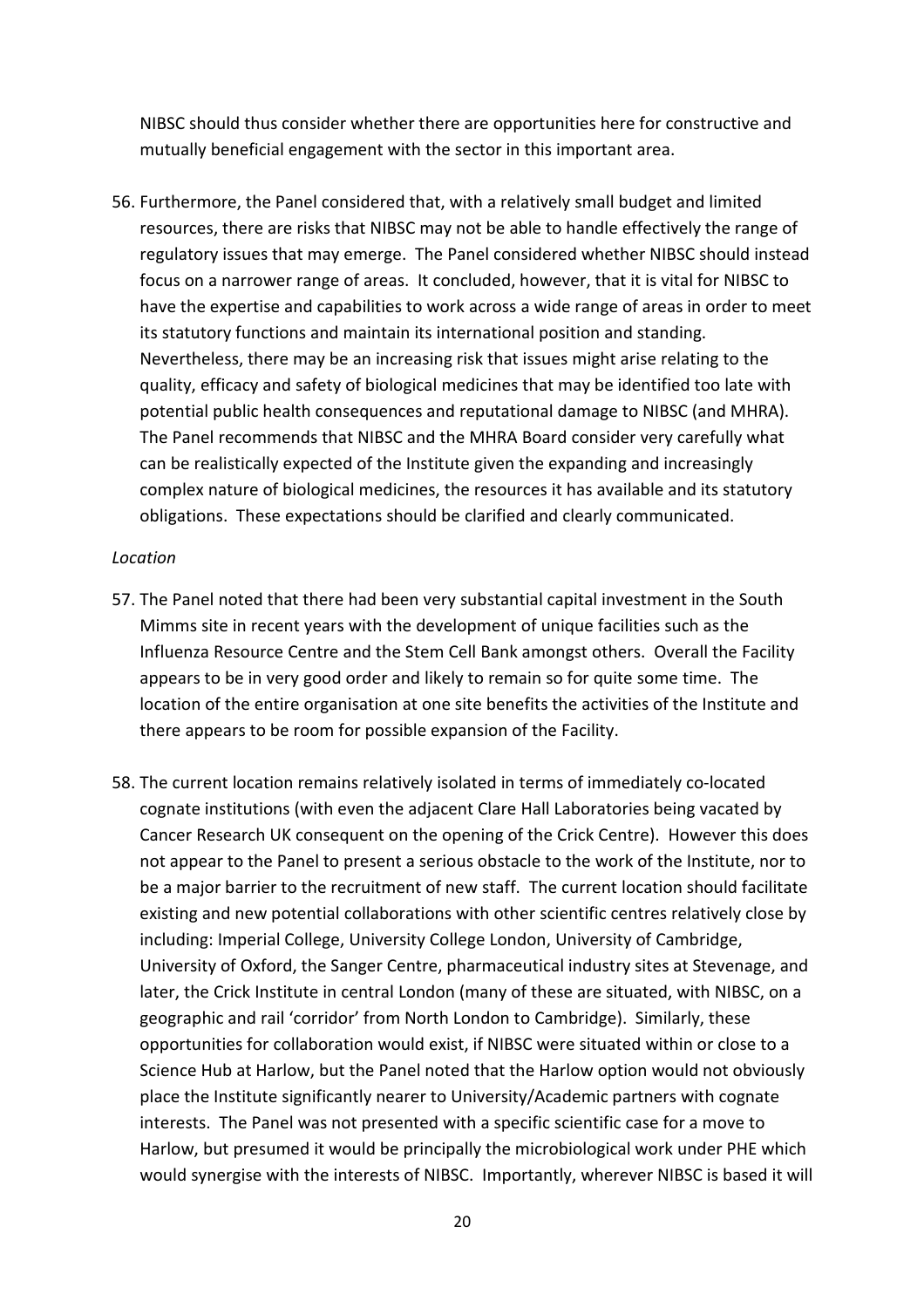need to collaborate widely with organisations outside its immediate geographical vicinity, based on wherever the best and most appropriate science relevant to a particular regulatory issue is to be found.

- 59. The Panel noted the very high financial costs of relocation, involving the construction of new highly specialist and unique facilities. There are also significant risks to relocation. NIBSC has built over decades a world-wide reputation as a trusted and relied upon organisation. Relocation would present major business and reputational risks should key NIBSC activities be interrupted. For example, suspension of standardisation and medicines control work would risk these being transferred to other organisations which NIBSC might not then win back. Should the work of the Influenza Resource Centre be suspended, global manufacture of influenza vaccines would be at risk with potential severe public health consequences. The only effective mitigation of such risks would be by a period of double running of facilities at the existing and new site. For some facilities such as the Influenza Resource Centre and Stem Cell Bank, that are highly complex facilities to build and require lengthy regulatory processes before they can be licensed for operation, double running might be needed for considerable time at potential high cost.
- 60. The Panel concluded, therefore, that there are no compelling physical, strategic or scientific reasons for NIBSC to relocate to another site at the current time or in the foreseeable future (circa next 10-15 years). Relocation would present very significant risks and costs. The Panel also considered that following the distractions and opportunity costs entailed by successive mergers and demergers, NIBSC would benefit greatly from a sustained period of stability. This would allow it to build upon its excellent position, plan to meet the significant future scientific challenges and take advantage more quickly of the opportunities presented by having merged with the MHRA. Thus, the Panel concludes that the future of NIBSC would be best served by its remaining at South Mimms for the foreseeable future.

#### **Recommendations**

61. Based on the evidence reviewed and to address the terms of reference, the Panel made a number of recommendations. The Panel recognises that there may be resource implications to many of the recommendations that will need to be taken into account when they are considered. The recommendations are set out below under headings reflecting the Panel's terms of reference:

# *On future direction*

• Given the speed of scientific development and the need to find solutions to the increasingly complex problems in biological standardisation and control,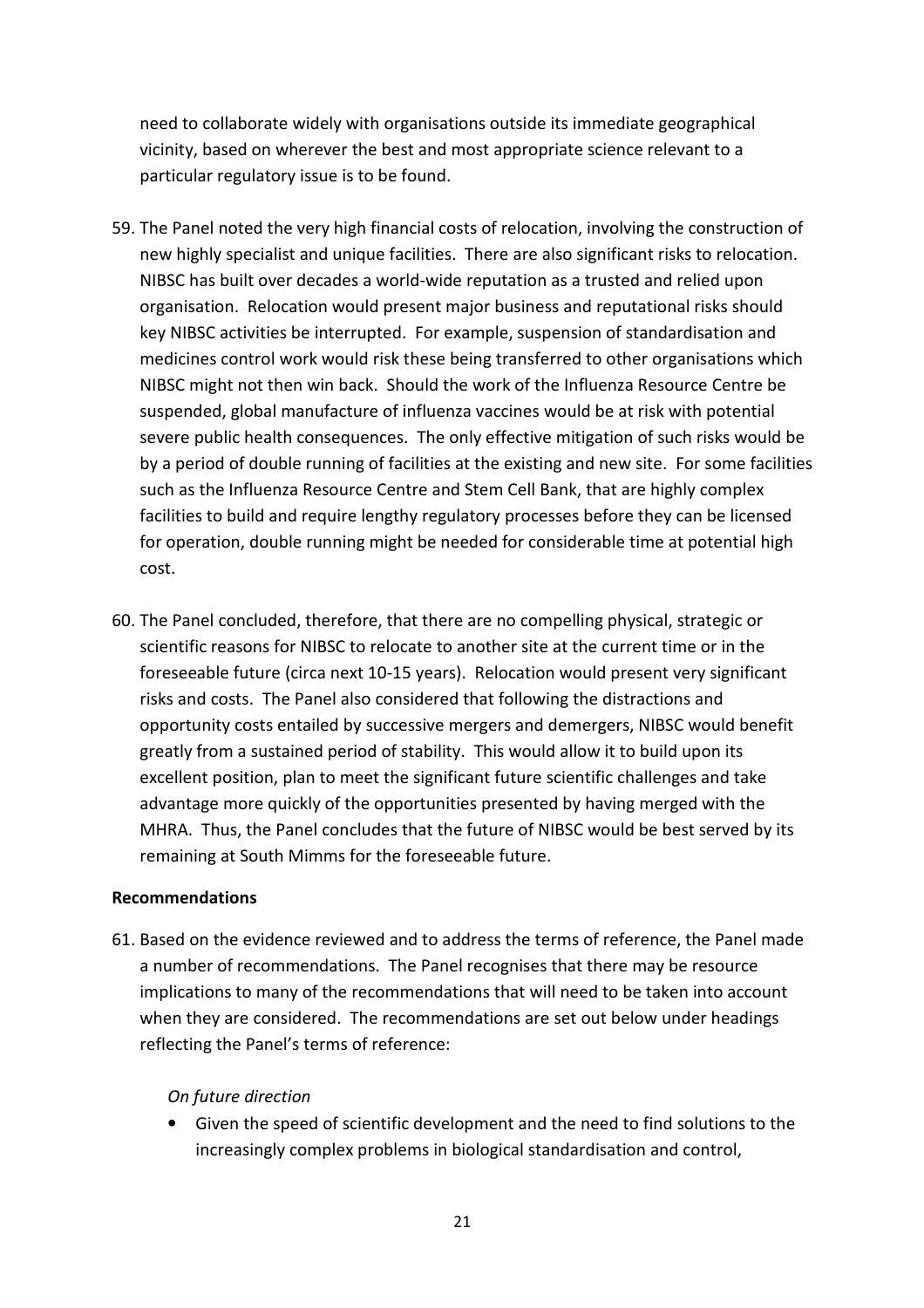continual evaluation of the Institute's science strategy and capabilities is vital and should be encouraged;

- NIBSC should, as a matter of urgency, re-establish a Scientific Advisory Committee to review the Institute's science strategy and oversee a rolling programme of reviews of NIBSC divisions;
- The membership of the Scientific Advisory Committee should be such that it can provide independent expert advice to the Director on, and scrutiny and oversight across, the increasingly broad range of scientific work at NIBSC and its science strategy, and thus provide assurance to the MHRA Board and to DH about the Institute's activities;
- The Scientific Advisory Committee should review the resource implications of the NIBSC science strategy and advise the Director on possible prioritisation;
- The Scientific Advisory Committee should, with the Director, reinstate the rolling programme of regular reviews of NIBSC divisions, as soon as practicable;
- The Scientific Advisory Committee should oversee a strategic assessment of the Institute's research collaborations to: identify gaps or areas of redundancy; assess the balance between basic and applied research; and monitor the divisional distribution, impact and value of externally generated research funding so that the implications of funding trends can be assessed;
- The Scientific Advisory Committee should examine the process for prioritising and assigning responsibility for development or replacement of international standards and advise the Director on future standards work within the NIBSC science strategy;

# *On academic isolation and attracting and retaining staff*

- NIBSC should continue its efforts to establish collaborative research programmes with academic units, its post-graduate research programme, plans for a Masters programme on regulatory science and a post-doctoral fellowship programme and seek other potential avenues for closer working with academic institutions, including further joint appointments for NIBSC scientists with Universities;
- NIBSC should continue to use these schemes to help to ensure a flow of new high calibre and well trained scientists to the organisation, and to identify amongst them some who might later fill senior roles when they arise;
- the MHRA Board should, with the Director, ensure there is succession planning for possible future vacancies arising in the NIBSC senior leadership team (including the Directorship);

# *On adapting to future business and scientific challenges*

• The Review Panel firmly believes that the continued pursuit of relevant high quality research within NIBSC is crucial to ensuring it is best placed to fulfil its regulatory role, respond to future challenges, and attract staff of the scientific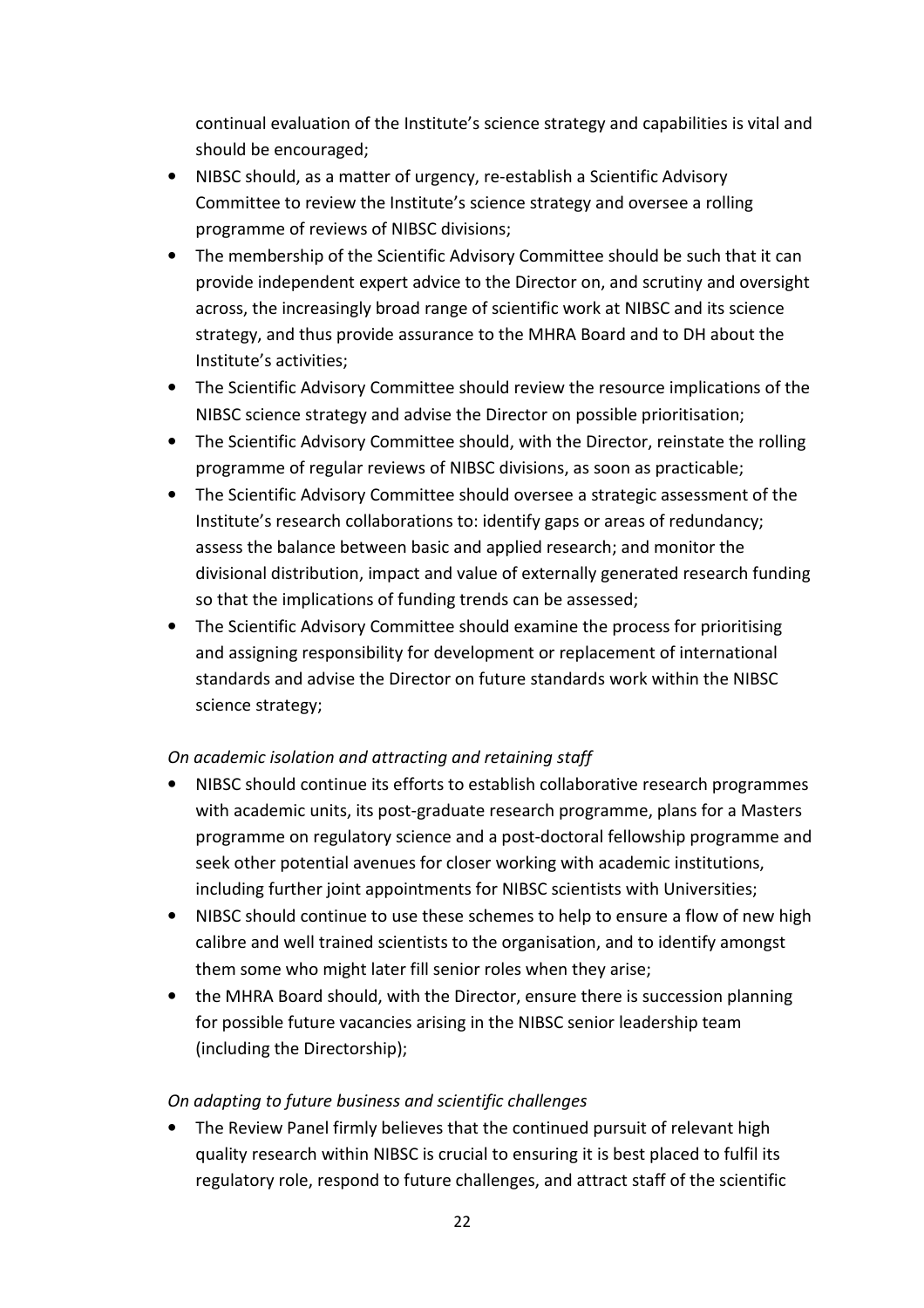calibre needed for this. NIBSC should thus at the very least maintain its research activities, and there is a case for expanding these;

- The future funding of NIBSC needs to be considered very carefully by the MHRA Board and DH: development of income generating standardisation and control activities should be encouraged and further reductions in central government funding should be avoided. Consideration should to be given as to how the Institute might be financially supported in the event it was called to respond to a sustained crisis (e.g. an influenza pandemic) giving rise to resource pressures. An element of long-term funding for research should be ensured, as well as ensuring the Institute remains well placed to obtain external research funding in competition;
- NIBSC should consider how it can better highlight and communicate the true impact of its work to its sponsor bodies, key stakeholders and the wider scientific community. The NIBSC website should be reviewed with a view to highlighting the work at the Institute and increasing its profile with the scientific, clinical and pharmaceutical/biotechnology communities; an inspection of websites of other regulatory laboratories could be informative;
- NIBSC should consider how it could increase awareness of its capabilities amongst the wider scientific/clinical communities and pharmaceutical/biotechnology industry, including establishing itself as a "scientific lighthouse" – an internationally leading centre of expertise in a particular cutting edge area of science;
- NIBSC should continue to acquire and maintain an increasingly broad range and depth of scientific knowledge and skills as well as new capabilities, including investment in platform technologies and staff skilled in their application to enable the development of new innovative analytical methods that can be applied across a range of areas;
- NIBSC should continue working cooperatively with other regulatory laboratories around the world. These relationships may become particularly important to help to establish principles and evidence requirements for the assessment of the quality, efficacy and safety of, for example, biosimilars and advanced therapies where there is little clarity presently. In this regard, collaborative working with the pharmaceutical and biotechnology industries should also be considered. Whilst collaborating with industry would need to be considered carefully to avoid conflicts of interest, the potential for conflicts of interest could be considered on a case by case basis using the procedures developed within the MHRA;
- NIBSC should consider working more closely with the clinical community involved in clinical trials of new therapeutics to support the identification and development of new potential biomarkers and the analytical methodologies to measure them;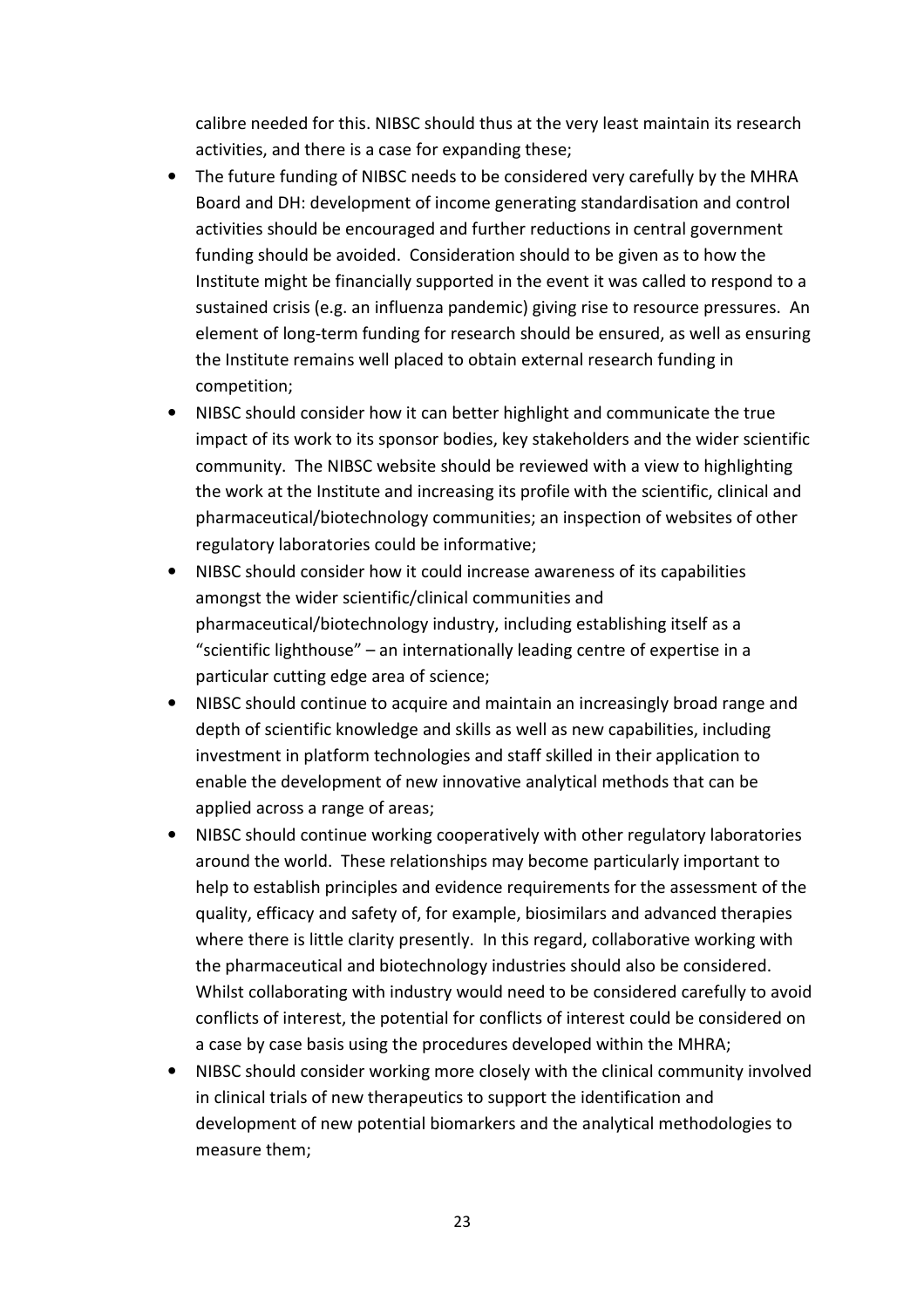• The MHRA Board and NIBSC should consider very carefully what can be realistically expected of the Institute in regulating individual new Biological and Cellular Therapies, given the expanding number and increasingly complex nature of biological medicines, the resources it has available and its statutory obligations. These expectations should be clarified and clearly communicated;

## *On location*

• The Review Panel could see no compelling case for relocating the Institute, and believes the work of NIBSC will be best served by its remaining at South Mimms for the foreseeable future (circa. next 10-15 years).

### **Acknowledgements**

62. The Panel is very grateful to the NIBSC Director and staff for the time and considerable work they devoted at short notice to the site visit and the documentation that facilitated the Panel's review. The Panel is also grateful to Professor Ian Kimber and Dr Ian Tomlinson for their input into the review.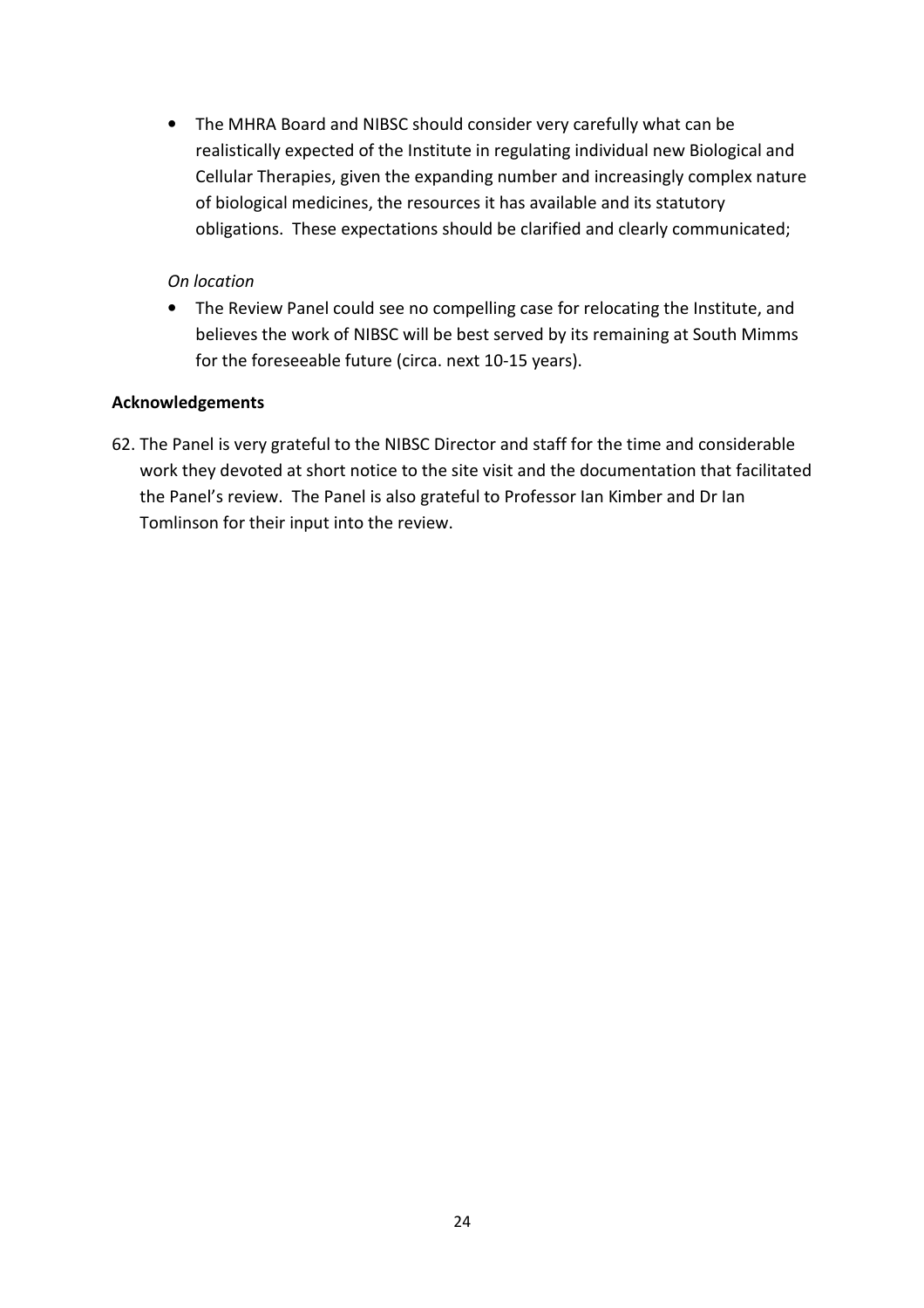#### **Annex A – Review Panel members and observers**

| Chair                                |                                                                                                                                                                                                                                                                                                                                                 | Details of previous work with NIBSC                                                                                                                                                                                                                                                                                                                                                                                                                                                                                                                  |  |  |
|--------------------------------------|-------------------------------------------------------------------------------------------------------------------------------------------------------------------------------------------------------------------------------------------------------------------------------------------------------------------------------------------------|------------------------------------------------------------------------------------------------------------------------------------------------------------------------------------------------------------------------------------------------------------------------------------------------------------------------------------------------------------------------------------------------------------------------------------------------------------------------------------------------------------------------------------------------------|--|--|
| <b>Professor Sir Patrick Sissons</b> | Emeritus Regius Professor of Physic, University of<br>Cambridge                                                                                                                                                                                                                                                                                 | Member of the Scientific Policy Advisory Committee of<br>NIBSC 1994 - 2005                                                                                                                                                                                                                                                                                                                                                                                                                                                                           |  |  |
| <b>Members</b>                       |                                                                                                                                                                                                                                                                                                                                                 |                                                                                                                                                                                                                                                                                                                                                                                                                                                                                                                                                      |  |  |
| Professor Pim van Aken               | Emeritus Professor of Medicine University of Twente;<br>former Medical Director Sanquin Blood Supply<br>Foundation; former Chair WHO Expert Committee on<br>Biological Standardization; former Chair of the<br>Netherlands Organisation for Health Research and<br>Development; Current advisory board chair of CARIM<br>Institute, Netherlands | None.                                                                                                                                                                                                                                                                                                                                                                                                                                                                                                                                                |  |  |
| Professor Johannes Lower             | Former Director Paul-Ehrlich-Institut; former Chair of<br>the Scientific Committee for Medicinal Products and<br>Medical Devices; member of WHO Expert Panel on<br><b>Biological Standardization</b>                                                                                                                                            | Paul Ehrlich Institute collaborated with NIBSC on a range<br>of work whilst Director.<br>Member of the 2008 NIBSC review panel.                                                                                                                                                                                                                                                                                                                                                                                                                      |  |  |
| Professor Chris Mason                | Professor of Regenerative Medicine Bioprocessing,<br>University College London                                                                                                                                                                                                                                                                  | Collaborative projects with the UK Stem Cell Bank and<br>Division of Cell Biology and Imaging. Shared PhD<br>students (with UK Stem Cell Bank and Division of Cell<br>Biology and Imaging). Senior Editor of the journal<br>'Regenerative Medicine' for which Glyn Stacey (Head of<br>Division of Cell Biology and Imaging, and Director, UK<br>Stem Cell Bank) is an Associate Editor. Co-published<br>with Glyn Stacey and other members of UK Stem Cell<br>Bank. Member of UK Stem Cell Bank's Income<br>Generation Advisory Board Working Group. |  |  |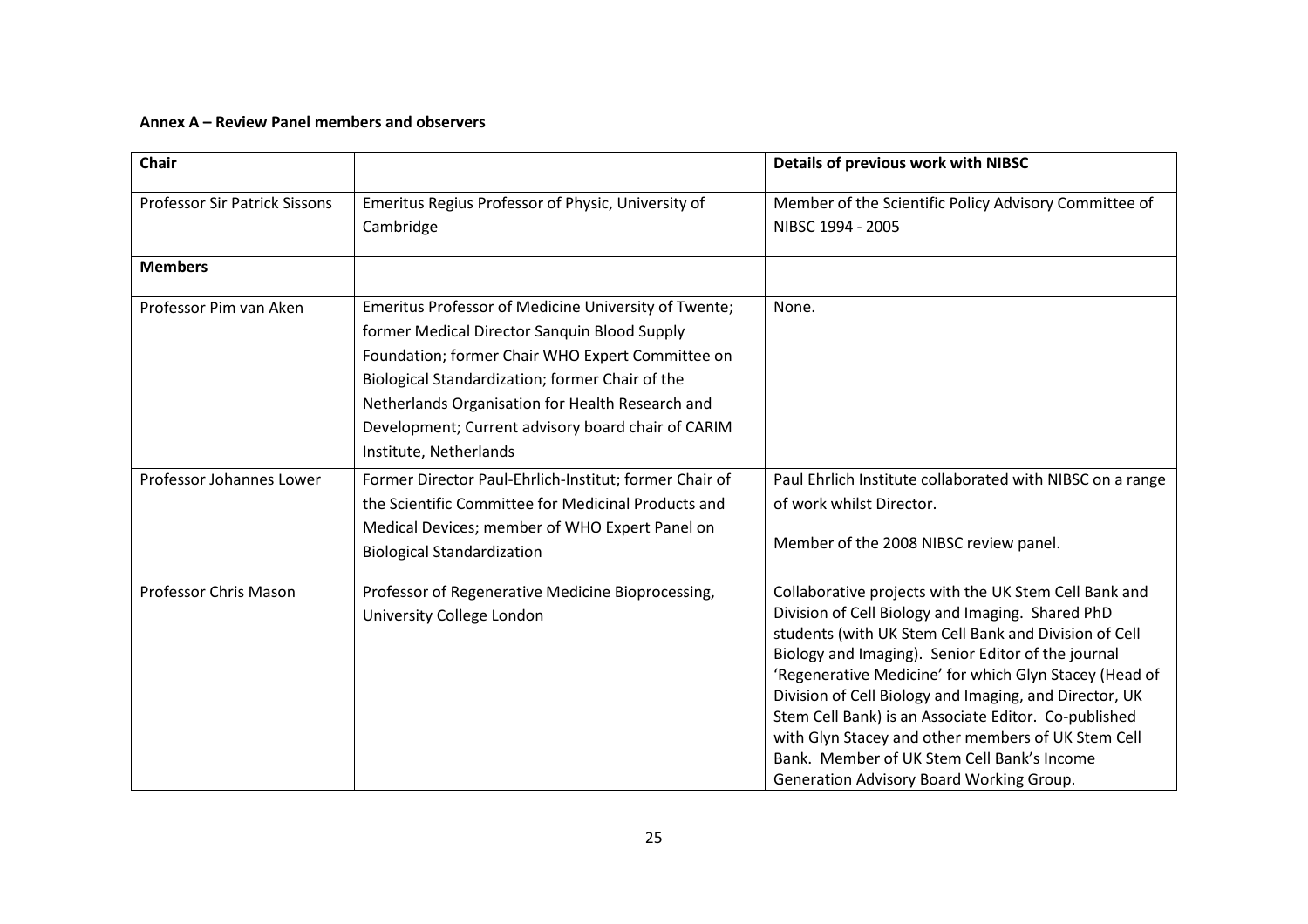| <b>Professor Paul Griffiths</b> | Professor of Virology, University College London                                                                                              | None.                                                                                                                                                                                                                                                                      |
|---------------------------------|-----------------------------------------------------------------------------------------------------------------------------------------------|----------------------------------------------------------------------------------------------------------------------------------------------------------------------------------------------------------------------------------------------------------------------------|
| Professor David Goldblatt       | Professor of Vaccinology and Immunology, Director<br>NIHR Biomedical Research Centre, Institute of Child<br>Health, University College London | A partner along with NIBSC in the DH funded National<br>Vaccine Evaluation Consortium. Member of a previous<br>review of NIBSC Bacteriology Division.                                                                                                                      |
| Professor Sir Stephen Bloom     | Head of Division for Diabetes, Endocrinology and<br>Metabolism, Imperial College London                                                       | Board member of NIBSC from 1985 to 1999. Member of<br>the NIBSC Scientific Committee from 1981 and chairman<br>from 1993 to 1999. Member of the Finance and General<br>Purpose Committee from 1992 to 1999. Author of a<br>recent report on the NIBSC Immunology Division. |
| <b>Observers</b>                |                                                                                                                                               |                                                                                                                                                                                                                                                                            |
| Professor Sir Alex Markham      | MHRA non-executive director                                                                                                                   | Chair of 2008 NIBSC review panel                                                                                                                                                                                                                                           |
| Deborah Oakley                  | MHRA non-executive director                                                                                                                   | Former HPA board member and chair of HPA Biological<br>Medicines Committee.                                                                                                                                                                                                |
| <b>Martin Hindle</b>            | MHRA non-executive director                                                                                                                   | Non-executive director of PHE with involvement in the<br>Science Hub Programme. Member of the former<br>National Biological Standards Board. Former HPA non-<br>executive director and chair of the Finance Committee.                                                     |
| <b>Support</b>                  |                                                                                                                                               |                                                                                                                                                                                                                                                                            |
| Dr Tom Barlow                   | Health Science & Bioethics Division, DH                                                                                                       |                                                                                                                                                                                                                                                                            |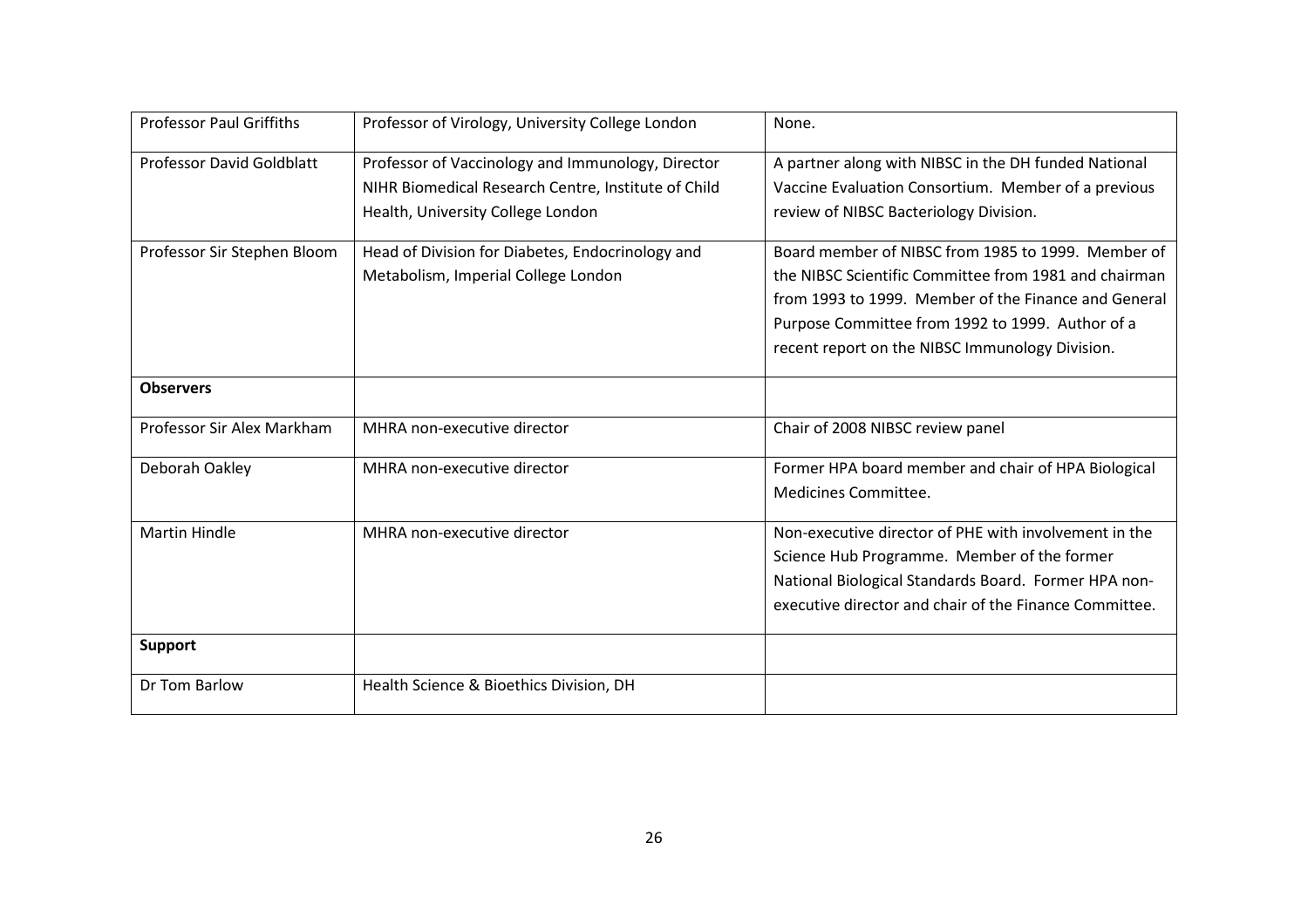#### **Annex B – papers and evidence considered by the panel**

- 1. NIBSC Progress Report 2008 2013 including:
	- an overview of NIBSC functions, structure, facilities and governance;
	- summary of NIBSC outputs 2008 2013 on four areas of key activity: standardisation, medicines control, research and provision of advice and response to incidents/emergencies;
	- organisational developments;
	- future strategy and planned developments;
	- an update on activities in relation to the SWOT analysis in the 2008 Markham Review of NIBSC.

This report was supplemented by a number of annexes:

Annex A – 2008 Markham Review of NIBSC

Annex B – Outputs 2008 – 2013 for standardisation (list of replacement and new International Standards and Reference Reagents, established CE marked standards and sales and dispatch data)

Annex C – Outputs 2008 – 2013 for medicines control (data OMCL activities)

Annex D1 – list of peer-reviewed scientific publications by NIBSC staff 2009 – 2013

Annex D2 – list and details of research collaborations between NIBSC and external organisations

[There was no Annex E]

Annex F – 'Realising the benefits' paper MHRA Board paper on integration of MHRA and NHIBSC following merger including the opportunities and optimising operations

Annex G – MHRA Corporate Plan 2013 – 2018

Annex H1 – Vision statement for NIBSC functions

Annex H2 – NIBSC scientific strategy 2013 – 2023

Annex H3 – Paper on high level principles for establishing partnerships with external organisations

Annex H4 – Paper on establishing a new division with NIBSC focussed on advanced therapies

Annex I – High level NIBSC organogram

Annex J – Glossary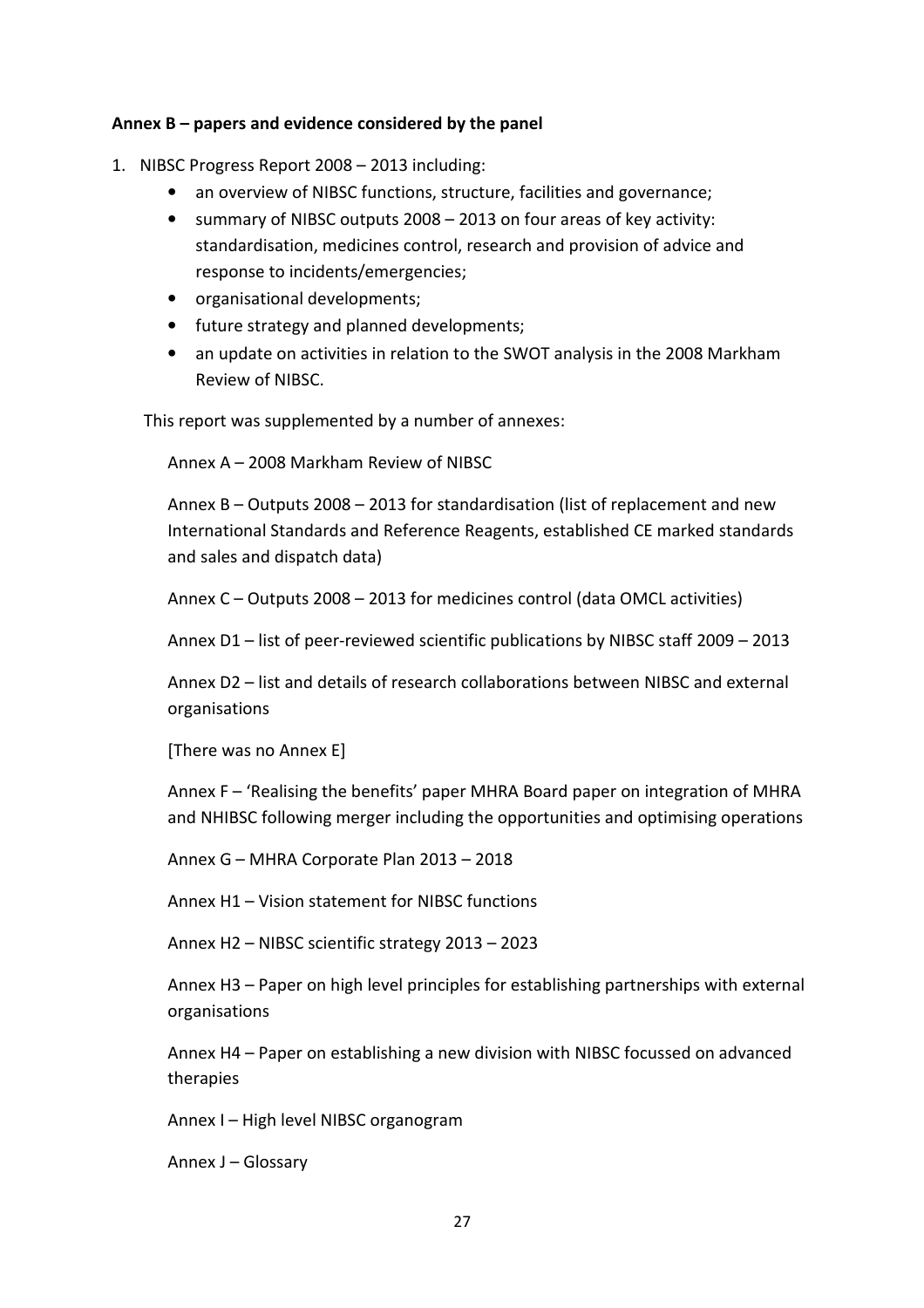- 2. Biological Standardization and Control: the scientific basis of standardisation and quality control/safety monitoring of biological substances used in medicine. A scientific review commissioned by the UK national Biological Standards Board (NBSB) chaired by Professor Sir Leslie Turnberg, 1997.
- 3. Detailed organograms of the staff in each NIBSC division and analyses of staff numbers, grade and age profile.
- 4. A paper from NIBSC in response to questions arising from the review panel's teleconference on 25 November 2013 on:
	- prioritising and ensuring the financial and skills resources for the science strategy;
	- assessing the impact of NIBSC research and development;
	- details of NIBSC advisory work;
	- the impacts of relocation of NIBSC;
	- revisions to the site visit agenda;
	- questions the panel would look to answer during the site visit.

This paper was supplemented with:

- NIBSC workforce planning and development strategy;
- A list of organisations and groups that NIBSC staff provide input to either as chair, members or observers;
- An analysis on the impact of NIBSC relocation risks and costs;
- NIBSC risk register.
- 5. A full list of peer-reviewed scientific publications from 2009 to 2013 by NIBSC staff with the authors and their NIBSC division identified.
- 6. Details of recent research grants that NIBSC has been or is involved with and in the pipeline.
- 7. Copies of all the presentations made at the site visit (see Annex C).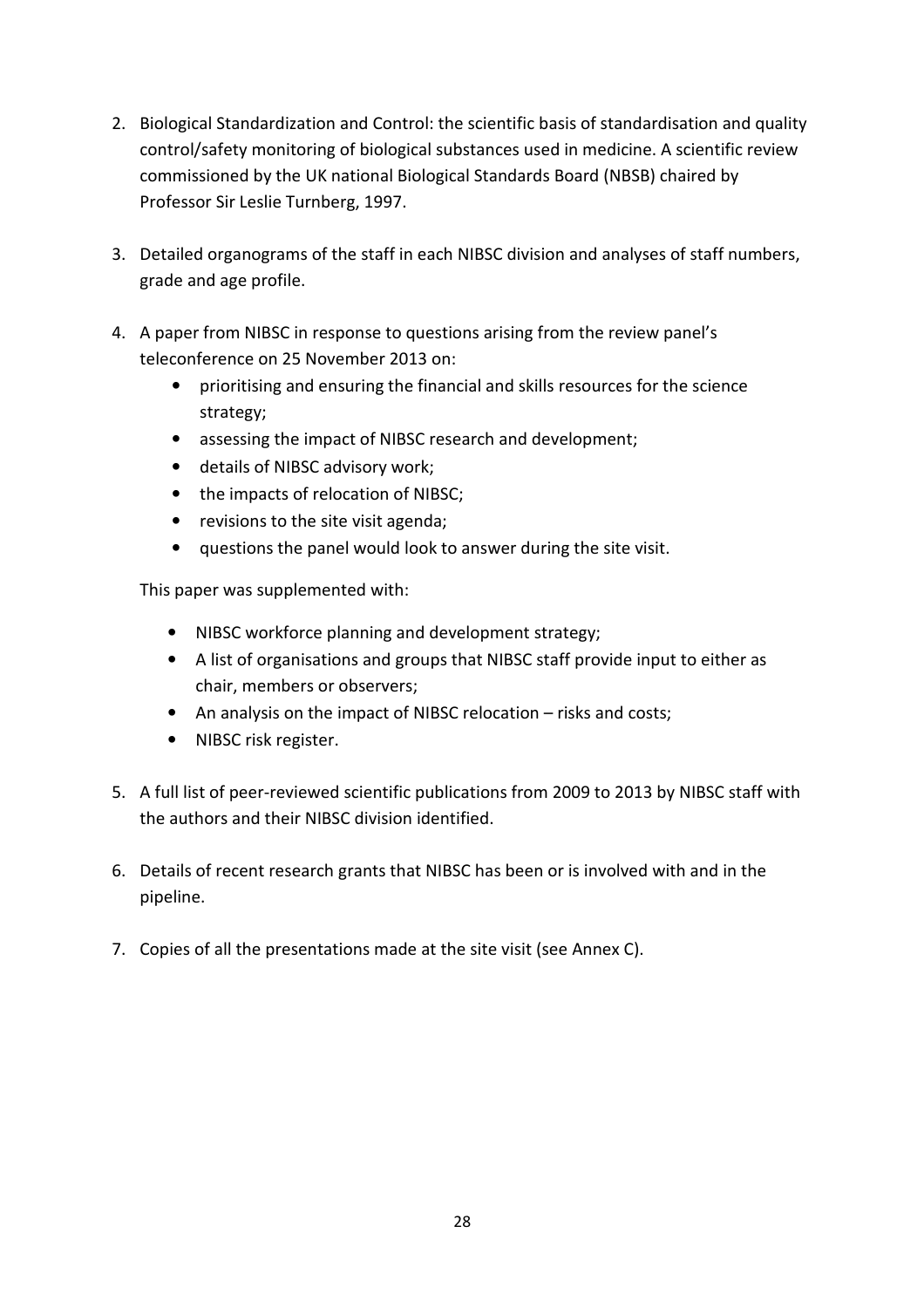# **Annex C – agenda of the 2 December 2013 site visit**

# **Independent Science Review of NIBSC**

# **NIBSC site visit agenda**

# National Institute for Biological Standards and Control

# Blanche Lane, South Mimms, Potters Bar, Hertfordshire EN6 3QG

9am to 6pm

| $9.00 -$  | Panel and observers convene in private to gather thoughts                                                    |                       |  |  |  |  |  |
|-----------|--------------------------------------------------------------------------------------------------------------|-----------------------|--|--|--|--|--|
| 9.15      |                                                                                                              |                       |  |  |  |  |  |
|           | Those attending - all Scientific Heads of Division + all presenters (including those from lab tours)         |                       |  |  |  |  |  |
| $9.15 -$  | <b>Short Introduction to NIBSC</b>                                                                           | Ian Hudson            |  |  |  |  |  |
| 9.30      |                                                                                                              | Stephen Inglis        |  |  |  |  |  |
|           | Additional staff attending for general overviews - all presenters + Dianna Wilkinson, Paul Stickings, Elaine |                       |  |  |  |  |  |
|           | Gray, Mei Mei Ho, Jenny Boyle, Silke Schepelmann, Thea Sesardic, Rory Care)                                  |                       |  |  |  |  |  |
| $9.30 -$  | <b>General Overviews</b>                                                                                     |                       |  |  |  |  |  |
| 11.00     | a) Standardisation (20mins + 5mins questions) (finish by 9.55)                                               | <b>Adrian Bristow</b> |  |  |  |  |  |
|           | b) Control (15mins + 5mins questions) (finish by 10.15)                                                      | lan Feavers           |  |  |  |  |  |
|           | Research (15mins + 5mins questions) (finish by 10.35)<br>c)                                                  | <b>Neil Almond</b>    |  |  |  |  |  |
|           |                                                                                                              |                       |  |  |  |  |  |
|           | General Discussion (25 mins) (including short coffee break) (finish by                                       |                       |  |  |  |  |  |
|           | 11.00)                                                                                                       |                       |  |  |  |  |  |
|           |                                                                                                              |                       |  |  |  |  |  |
| $11.00 -$ | Short presentation on forward scientific strategy as platform for                                            | Stephen Inglis        |  |  |  |  |  |
| 11.25     | subsequent presentations of specific scientific areas                                                        |                       |  |  |  |  |  |
|           | (15mins +10 mins discussion)                                                                                 |                       |  |  |  |  |  |
|           |                                                                                                              |                       |  |  |  |  |  |
| $11.25 -$ | Series of scientific presentations highlighting important on-going                                           |                       |  |  |  |  |  |
| 16.00     | work flowing from the science strategy.                                                                      |                       |  |  |  |  |  |
|           | Mix of lecture style presentations and informal poster presentations                                         |                       |  |  |  |  |  |
|           | embedded in the laboratories with chance to meet and talk to a wider                                         |                       |  |  |  |  |  |
|           | group.                                                                                                       |                       |  |  |  |  |  |
|           |                                                                                                              |                       |  |  |  |  |  |
|           | (Additional staff members related to the topic areas will attend for relevant                                |                       |  |  |  |  |  |
|           | presentations)                                                                                               |                       |  |  |  |  |  |
| 11.25     | <b>Lecture theatre Presentations</b>                                                                         |                       |  |  |  |  |  |
|           | Brief introduction and orientation (2mins)                                                                   | Stephen Inglis        |  |  |  |  |  |
| 11.30     | Supporting Safe and effective Biosimilars (15mins +5min)                                                     | Meenu Wadhwa          |  |  |  |  |  |
|           |                                                                                                              |                       |  |  |  |  |  |
| 11.50     | Stem cell technologies in standardisation and control (15min +5min)                                          | <b>Chris Burns</b>    |  |  |  |  |  |
|           | (This presentation will focus on Stem cell R and D. The work of UKSCB will be                                |                       |  |  |  |  |  |
|           | mentioned in outlined, with a visit to the bank later in the day)                                            |                       |  |  |  |  |  |
| 12.10     | Immunoglobulin engineering to develop better standardisation and                                             |                       |  |  |  |  |  |
|           | control tools and to inform safe and effective product design                                                |                       |  |  |  |  |  |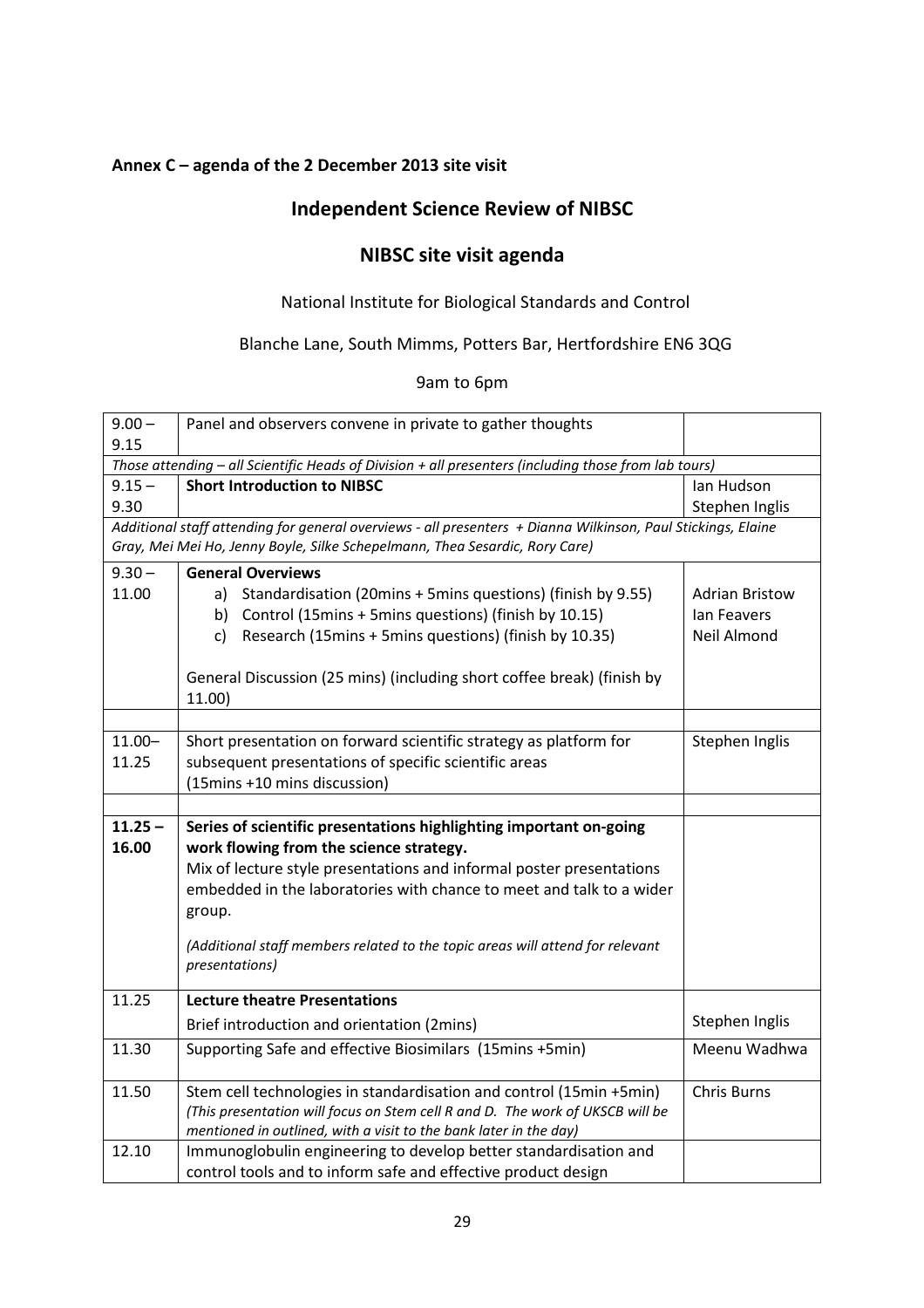|                    | The breadth of cross-subtype neutralisation activity of a camelid<br>$\circ$<br>single domain antibody to influenza hemagglutinin can be<br>increased by antibody valency (15mins + 5mins) (12.30)<br>Antibody C region influence on TGN1412-like functional activity in<br>$\circ$<br>vitro (15 $mins + 5mins$ )   | Simon Hufton<br>Susan Thorpe  |
|--------------------|---------------------------------------------------------------------------------------------------------------------------------------------------------------------------------------------------------------------------------------------------------------------------------------------------------------------|-------------------------------|
| 12.50              | Fibrinolysis: The interplay between tissue plasminogen activator<br>domains and fibrin structures in the regulation of fibrinolysis: kinetic<br>and microscopic studies. (15mins +5min)                                                                                                                             | Colin Longstaff               |
| 13.15              | Break for Buffet Lunch (15 mins)                                                                                                                                                                                                                                                                                    |                               |
| 13.30              | Next generation sequencing for characterisation of biological products<br>Viral vaccines (10 mins +5mins)<br>$\circ$<br>Cell-based medicines (10 mins +5mins)<br>$\circ$                                                                                                                                            | Ed Mee<br><b>Ross Hawkins</b> |
| 14.00              | Polio strains for post eradication (15mins +5 min)                                                                                                                                                                                                                                                                  | Andrew<br>MacAdam             |
|                    |                                                                                                                                                                                                                                                                                                                     |                               |
| $14.20 -$<br>16.00 | Laboratory presentations. Two groups setting off at 14.25 sharp to<br>start point of lab talks and following programme in table below.<br>(Each group with Stephen Inglis, Philip Minor plus Marie Donatantonio<br>and as coordinators. Presenters to walk group to next station<br>fielding additional questions.) | Jun Wheeler/                  |
|                    | • Proteomics-based quantification of protein antigens (10min)                                                                                                                                                                                                                                                       | Chris Jones                   |
|                    | • CBRM - process and formulation development (to include reference<br>to the facilities we have for this work) (15 min)                                                                                                                                                                                             | Paul<br>Matejtschuk           |
|                    | • Influenza Research Centre - development and work of IRC (15 min)                                                                                                                                                                                                                                                  | Othmar<br>Engelhardt          |
|                    | • The UKSCB and its work (15min)                                                                                                                                                                                                                                                                                    | Glyn Stacey                   |
|                    |                                                                                                                                                                                                                                                                                                                     |                               |

| Group | <b>Proteomics</b> | Walk              | <b>CBRM</b>  | Walk              | <b>IRC 15m</b>  | Walk              | UKSCB 15m       | Walk                   |
|-------|-------------------|-------------------|--------------|-------------------|-----------------|-------------------|-----------------|------------------------|
| 1     | 10 <sub>m</sub>   |                   | 15m          |                   |                 |                   |                 |                        |
|       |                   |                   |              |                   |                 |                   |                 |                        |
|       | $14.30 -$         | 5 <sub>mins</sub> | 14.45-       | 5mins             | $15.05 -$       | 5 <sub>mins</sub> | $15.25 -$       | 10mins                 |
|       | 14.40             |                   | 15.00        |                   | 15.20           |                   | 15.40           | $(+ 10$ mins<br>spare) |
|       |                   |                   |              |                   |                 |                   |                 |                        |
| Group | <b>IRC 15m</b>    | Walk              | <b>UKSCB</b> | Walk              | <b>CBRM</b>     | Walk              | Proteomics      | Walk                   |
| 2     |                   |                   | 15m          |                   | 15 <sub>m</sub> |                   | 10 <sub>m</sub> |                        |
|       |                   |                   |              |                   |                 |                   |                 |                        |
|       | $14.35 -$         | 5mins             | $14.55 -$    | 5 <sub>mins</sub> | $15.15 -$       | 5 <sub>mins</sub> | $15.35 -$       | $5 \text{mins } (+)$   |
|       | 14.50             |                   | 15.10        |                   | 15.30           |                   | 15.45           | 10 mins                |
|       | (5 mins extra     |                   |              |                   |                 |                   |                 | spare)                 |
|       | added for         |                   |              |                   |                 |                   |                 |                        |
|       | distance)         |                   |              |                   |                 |                   |                 |                        |